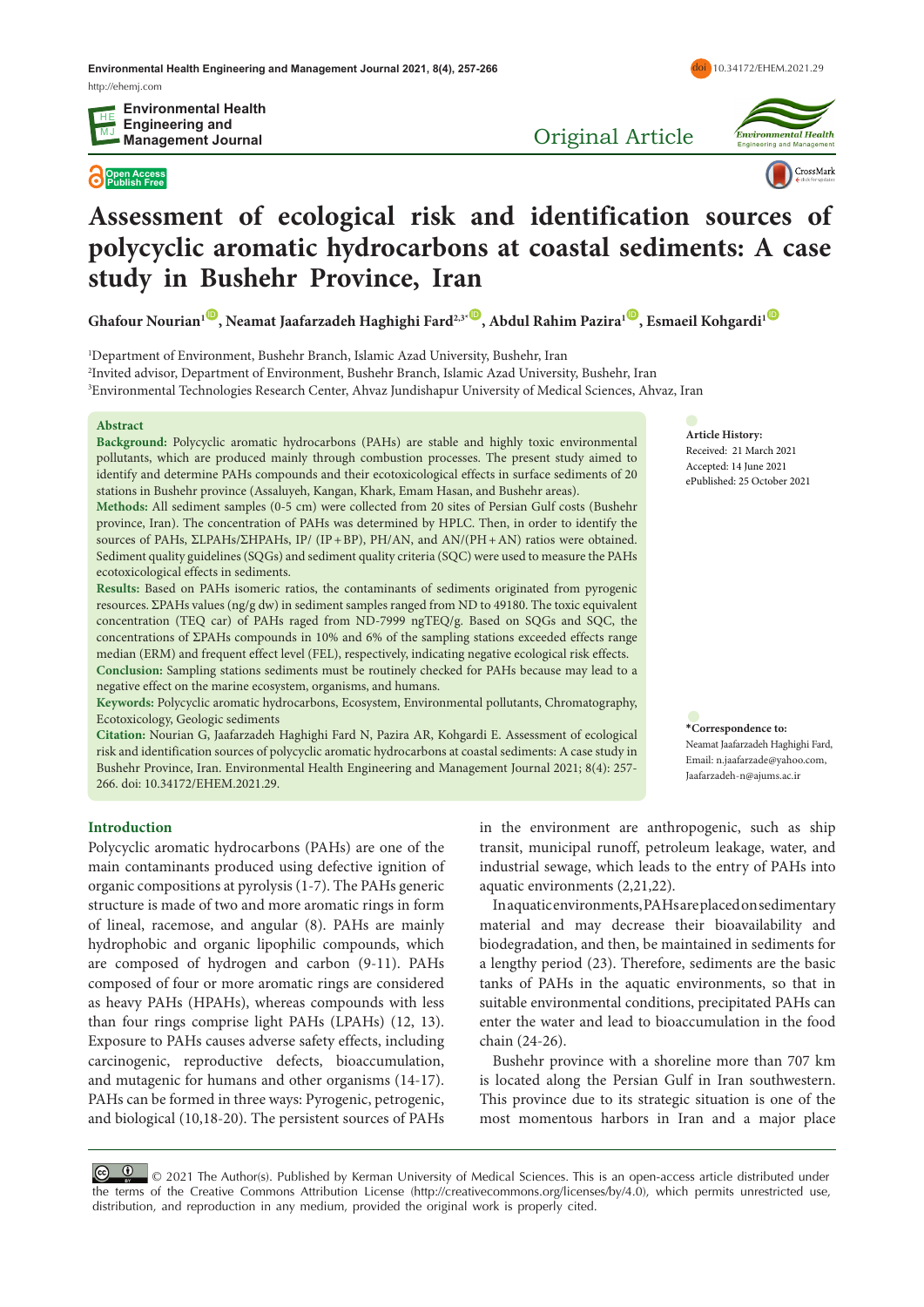for petroleum transportation. Because of the high compression of oil conveniences and significant increase of petroleum contamination risk, this region has become one of the damaged areas in the world. However, there is few information about PAH contaminations in all harbors of Bushehr province (27,28). The aim of this study was to present comparative and complete information about the PAHs pollution status in the sediments, feasible sources of PAHs and ecotoxicological effects of PAHs in 5 harbors (Asaluyeh, Kangan, Khark, Emam Hasan, and Bushehr) of Bushehr province.

# **Materials and Methods** *Sampling*

A total number of 300 sediment samples (15 samples from each station) (at depth of 0-5 cm) were collected from 20 sites of Persian Gulf costs (Bushehr province, Iran), by a clean stainless-steel spatula, in Assaluyeh, Kangan, Khark, Emam Hasan, and Bushehr coastal areas during January and February 2019 using GPS [\(Figure 1\)](#page-1-0). The samples were placed into aluminum jar and stored on ice and transmitted immediately to the laboratory.

In the laboratory, sediments were freeze-dried for 24 h, homogenized, transferred into a glass jar washed by n-hexane and covered in foil, and kept at -20°C until the test.

## *Analysis of PAHs*

Standards of PAHs including benzo (g.h.i) perylene (BP), dibenz[a,h]anthracene (DA), pyrene (IP), benzo[a] pyrene (BaP), indeno (1,2,3,cd), benzo(b)fluoranthene (BbF), benzo(k)fluoranthene (BkF), Chrysene (CH), Pyrene (PY), fluoranthene (FLU), Anthracene (AN), phenanthrene (PH), fluorene (FL), acenaphthene (ACE), acenaphthylene (ACY), naphthalene (NA), benzo(a) anthracene (BaA), n-hexane, and dichloromethane, were purchased from Merck (Germany).

In order to analyze the PAHs, dried sediments (10 g) were mixed with 250 mL of n-hexane:dichloromethane at a volume ratio of 1:1, and the mixture was placed in Soxhlet for 8 hours. The combined extract was condensed on a rotary vacuum evaporator for 15 mL. Activated copper was added to remove sulfur and its compounds, then, the residual was passed through a filter paper

<span id="page-1-0"></span>

**Figure 1.** Plot of the study areas and sampling stations in the (a) Assaluyeh, (b) Kangan, (c) Khark, (d) Emam Hasan, and (e) Bushehr stations.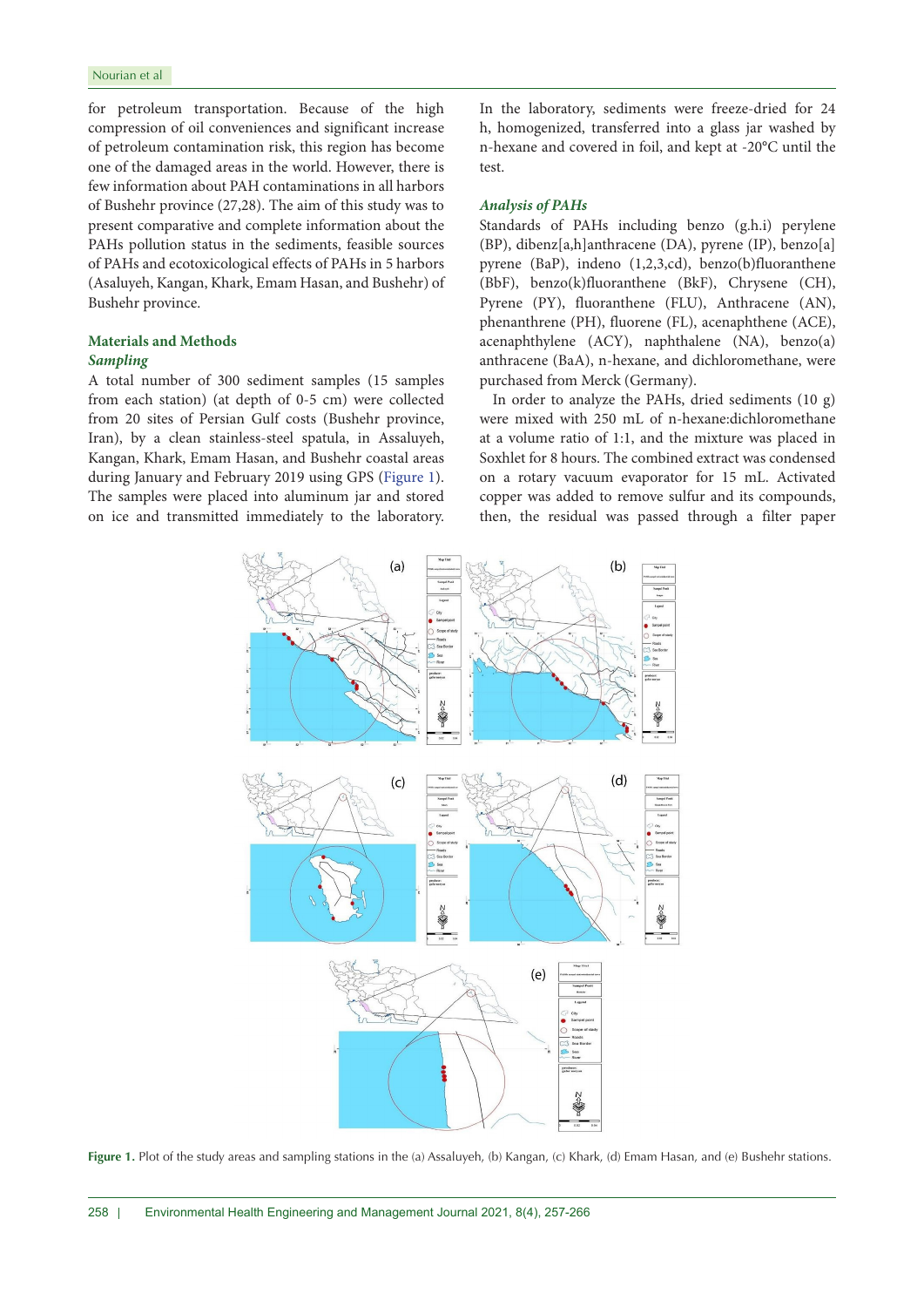(Whatman GF/C, 24 microns) for 24 hours. The extract passed through a column including alumina (10 g), sodium anhydrous sulfate (2 g), and silica (10 g). The mixture of dichloromethane and n-hexane (30 mL) was added to the column at a volume ratio of 1:9. The content of the sample was regulated again at 5 mL. The extract was dried with a nitrogen gas stream, and then, 1 mL of acetonitrile was added to it (29).

The HPLC device (Younglin 9100) was employed to analyze the PAHs in the samples. HPLC was equipped with a fluorescence (Agilent 1100) and UV detector (youngling 9120). The column type of the reverse phase was  $C_{18}$  (250  $\times$  4.5 mm, 5 µm). The initial mobile phase was HPLC grade water (60%) and acetonitrile (40%), which changed to 100% acetonitrile in 20 min and held at 100% for 7 minutes, then, reduced to the primary phase. Peak area of external standards (PAH mix, CRM47940, Supelco) and decachlorobiphenyl as internal standard (48318, Supelco) were used to obtain internal standard calibration curves and to measure the PAHs.

To obtain the recovery values of the method, a hexanewashed sediment was heated at 250°C for 12 hours and polluted with PAH mix solution at 500 ppb level. Then, the obtained sediment was treated as other samples. The recovery values ranged from 71% to 86% for all PAHs.

# *Source identification*

The correlation ratios among the values of the single PAHs indicating that they all originated from one similar origin or not (30). Moreover, different sources of PAHs in sediments can be expected depending on PAHs composition. Low molecular weight (LMW, 2-3-ring) PAHs are produced by a petrogenic source, whereas high molecular weight (HMW, 4-6-ring) PAHs have a pyrogenic source. Therefore, ΣLPAHs/ΣΗPAHs <1 shows pyrogenic sources and **∑LPAHs/∑HPAHs** >1 refers to petrogenic sources (31). In this study, PAH isomers including PH/ AN and  $AN/(PH+AN)$  ratios were also used to evaluate possible sources of PAHs. PH/AN and AN/(PH+AN) ratios higher than 10 and lower than 0.1 indicate pollution of petroleum products, and ratios lower than 10 and higher than 0.1 show pyrogenic activities (3,22). The ratio of  $IP/(IP+BP)$  is also an important indicator of the PAHs sources assessment in sediments, which was also studied in this research. When the ratio of  $IP/(IP+BP)$ is lower than 0.2, it is originated from petrogenic sources and if it is between 0.2 and 0.5, demonstrates liquid fuel combustion, and a ratio more than 0.5 is related to combustion processes of solid fuel (32).

# *Ecological risk assessment*

Sediment toxicity was calculated with the toxic equivalent factor (TEF). The toxicity evaluation of sediments was performed according to the values of total carcinogenic PAHs (cPAHs) including DA, BaP, IP, BkF, CH, BbF, and BaA. BaP (the most toxic combination of PAHs) was considered as the reference PAH, to which the TEF value of 1 was dedicated, whereas other combinations of PAHs had lower TEF values compared with the BaP. According to the United States Environmental Protection Agency (USEPA), the TEFs values for DA, BaP, IP, BkF, CH, BbF, and BaA were 1, 1, 0.1, 0.01, 0.001, 0.1, and 0.1, respectively. The TEQ in each station was estimated by the following equation (33,34):

$$
TEQ = \Sigma (TEF_i * cPAH_i)
$$
 (1)

Where  $\mathit{TEF}_i$  is toxic equivalent factor for any cPAH and *cPAHi* is carcinogenic PAH values (ng/g dw).

Sediment quality guidelines (SQGs) and sediment quality criteria (SQC) have been used to measure the PAHs ecotoxicological effects in sediments. The SQGs standard contains two effect levels: Effect range low (ERL) and effect range median (ERM). If PAHs amounts are less than ERL, it means that the toxicity possibility and other effects are rare. If concentrations are equivalent or higher than the ERL and less than ERM, negative biological effects may be happening sporadically. Values equivalent to or higher than the ERM mean that a negative biological efficacy would happen frequently (35). The SQCs standard includes five effect levels including rare effect level (REL), threshold effect level (TEL), occasional effect level (OEL), probable effect level (PEL), and frequent effect level (FEL) (36).

Another method for assessing the possible ecotoxicological effect of single chemicals is calculating the mean ERM quotient (M-ERM-Q) for all PAHs. M-ERM-Q was calculated using Eq. (2):

$$
M\text{-ERM} - Q = \frac{\sum (ci / ERMi)}{n} \tag{2}
$$

Where *Ci* is the amount of any PAHi, *ERMi* is ERM of any PAHi, and *n* is the number of PAHs.

The M-ERM-Q lower than 0.1, 0.11–0.51, 0.51–1.5, and more than 1.5 have  $\leq$  11% (low pollution), 25-30% (medium to low pollution), 46-53% (medium to high pollution), and ≥75% (high pollution) probability of toxicity, respectively (15).

# *Analysis of data*

The data were analyzed using SPSS version 23 for Windows. The results were presented as the mean±standard deviation. Statistical significant level was considered at *P*<0.05. The following data were analyzed: (a) the values of each PAH; (b) 16 PAHs concentration; (c) the total carcinogenic PAHs (DA, BaP, IP, BkF, CH, BbF, and BaA).

#### **Results**

## *Analysis of PAHs*

The PAHs concentrations in sediment samples of 20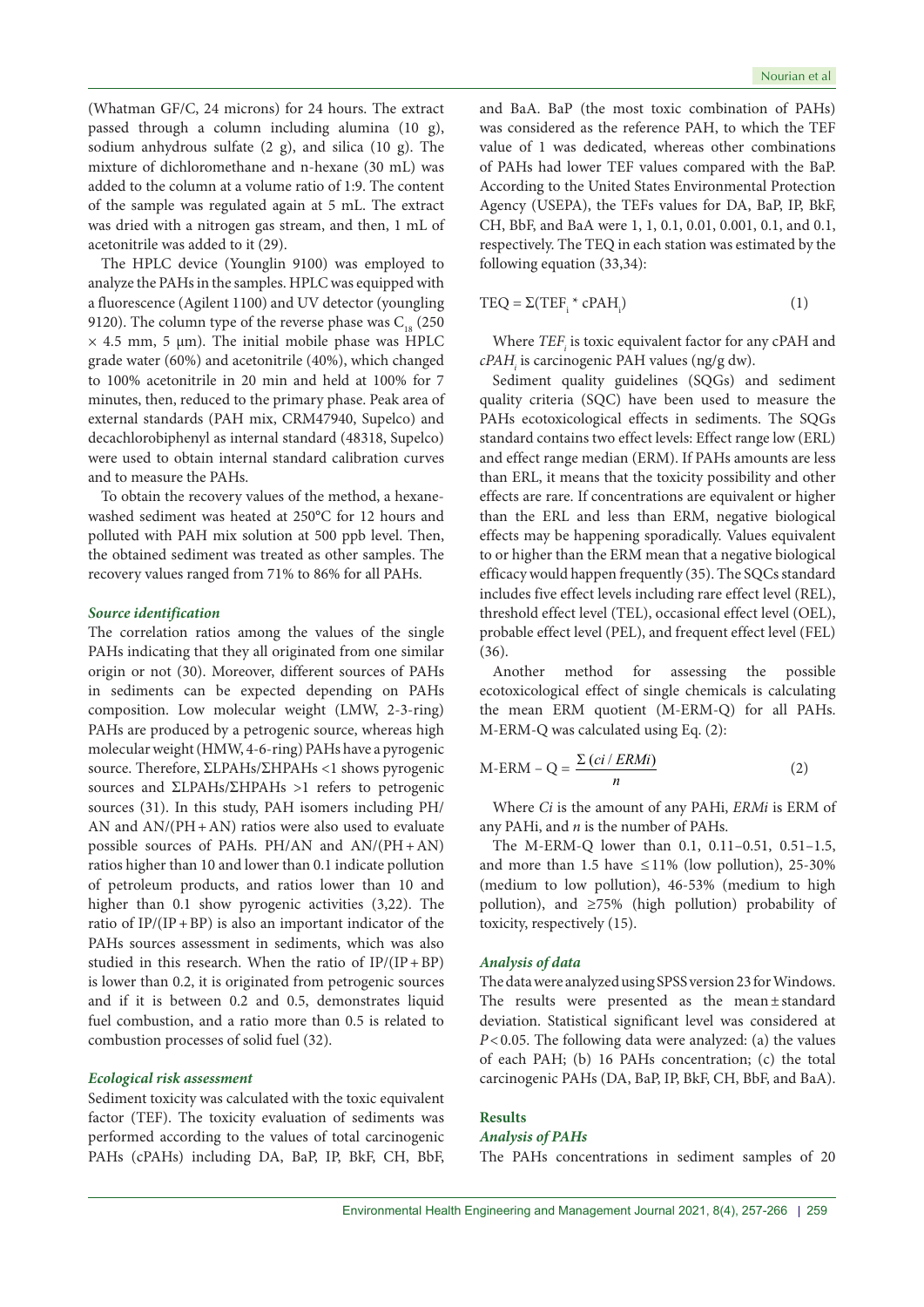stations are shown in Table 1. The ΣPAHs ranged from ND (all stations in Bushehr( to 49180 ng/g dw (4 stations in Asaluyeh) with a medium value of  $6894.55 \pm 14301.55$ ng/g dw.

[Figure 2](#page-3-0) shows the composition profiles of PAHs in the sediments. Generally, PAHs compounds with 2 and 3 rings were dominant in the Asaloyeh, Kangan, Khark, and Emam Hasan sediments and included 71.85%, 56.12%, 71.15%, and 76.79% of  $\Sigma$ PAHs, respectively.

# *Source identification*

In order to study the source of PAHs, the Pearson's correlation ratios of individual PAHs in 20 sediment samples of Bushehr province are illustrated in [Table 2](#page-4-0). Significant positive correlations were observed for several PAHs pairs: ACE-ACY, FL-ACY, FL-ACE, AN-ACY, AN-ACE, AN-FL, FLU-NA, FLU-PH, PY-ACY, PY-ACE, PY-FL, PY-AN, BkF-PH, BkF-FLU, BaP-NA, BaP-PH, BaP-BkF, IP-ACY, IP-ACE, IP-FL, IP-AN, IP-PY, DA-ACY, DA-ACE, DA-FL, DA-AN, DA-PY, and DA-IP. BaA, CH, BbF, and BP show no significant correlation with the other PAHs studied.

The other parameter used to identify the origins of PHAs is ΣLPAHs/ΣHPAHs ratio. According to [Figure 2](#page-3-0),  $\Sigma$ LPAHs/ $\Sigma$ HPAHs ratio at stations  $A_1$ ,  $K_1$ ,  $K_3$ ,  $Kh_1$ , and  $B_2$ was less than 1 and this ratio at other stations was higher than 1.

[Figure 3](#page-5-0) shows the values of PH/AN, AN/(PH+AN), and  $IP/(IP+BP)$ . PH/AN and  $AN/(PH+AN)$  in all sites were lower than 10. IP/(IP+BP) in all sites were higher than 0.5.

## *Ecological risk assessment*

According to [Figure 2,](#page-3-0) PAHs compounds with 2 and 3 rings, which are LMW, are dominant in the Asaloyeh, Kangan, Khark, and Emam Hasan sediments. LMW PAHs (e.g., NA and FL) are toxic and non-carcinogenic for aquatic organisms; while several HMW PAHs (e.g., BaP and BbF) are mutagenic and carcinogenic to organisms like fish, birds, and mammals (37).

<span id="page-3-0"></span>

**Figure 2.** Percentage PAHs composition based on benzene ring in the sediment samples.

based on the total quantity of the seven carcinogenic PAHs including CH, BbF, BaA, BaP, BkF, IP, and DA. As indicated in Table 1, the medium values of ΣCPAHs in sediment samples of 20 stations ranged from ND to 10690 ng/g, with a medium amount of  $1629.37 \pm 3541.39$  ng/g dw. In addition, ΣCPAHs were 0% to 86% of ΣPAHs.

In this research, the total TEQ car levels of sediments ranged from ND to 7999 ngTEQ/g dw, with a medium amount of  $804.77 \pm 2338.80$  ngTEQ/g dw. In addition, the mean of TEQ car values in the Asaluyeh, Kangan, Khark, Emam Hasan, and Bushehr stations were 1884.29, 36.32, 2069.02, 34.25, and ND ng TEQ/g dw, respectively (Table 1). In addition, higher amounts for total TEQ were reported compared to those reported by Qiao et al (38); on the other hand, Sprovieri et al (39) reported lower amounts.

The m-ERM-q amounts of PAHs in 20 stations are shown in Table 1. These values varied from ND to 7.414 with a mean value of  $1.197 \pm 2.42$ .

The comparative evaluation of the values of ERL and ERM (SQGs) for PAHs are presented in Table 3. In this study, the  $\Sigma$ PAH concentration in 60% of all sites was lower than ERL (rare negative effects), but 30% of all sites had a ΣPAHs concentration higher than ERL and lower than ERM (sporadically negative effects) and  $\Sigma$ PAHs concentration in 10% of all samples (related to Asalouyeh and Khark stations) were higher than the ERM (frequently

In this study, the toxicity of sediments was estimated

Table 1. Comparison of ΣPAHs (ng/g) in sediments of studied stations with other locations

| <b>Location</b>                             | $\Sigma$ PAHs  | <b>Contamination Level</b> | <b>References</b> |
|---------------------------------------------|----------------|----------------------------|-------------------|
| <b>Bushehr Province shores</b>              | ND - 49180     | Low to very high           | Present study     |
| Daya Bay, China                             | $42.5 - 158.2$ | Low                        | (45)              |
| Khark Island, SW Iran                       | 2.95-253.3     | Low to moderate            | (47)              |
| Norwegian Harbor, Norway                    | 2000-76000     | High to very high          | (42)              |
| Commercial ports from Spain                 | 260-66,710     | Moderate to very high      | (41)              |
| Intertidal zone, Yangtze Estuary, China     | 263-6372       | Moderate to very high      | (48)              |
| Boston Harbor, USA                          | 7300-358000    | Very high                  | (43)              |
| Kaohsiung Harbor, Taiwan                    | 472-16207      | Moderate to very high      | (24)              |
| Pearl River Delta, China                    | 52.7-717       | Low to moderate            | (44)              |
| Intertidal zone, Bohai Bay, Northeast China | $37.2 - 206.6$ | Low to moderate            | (49)              |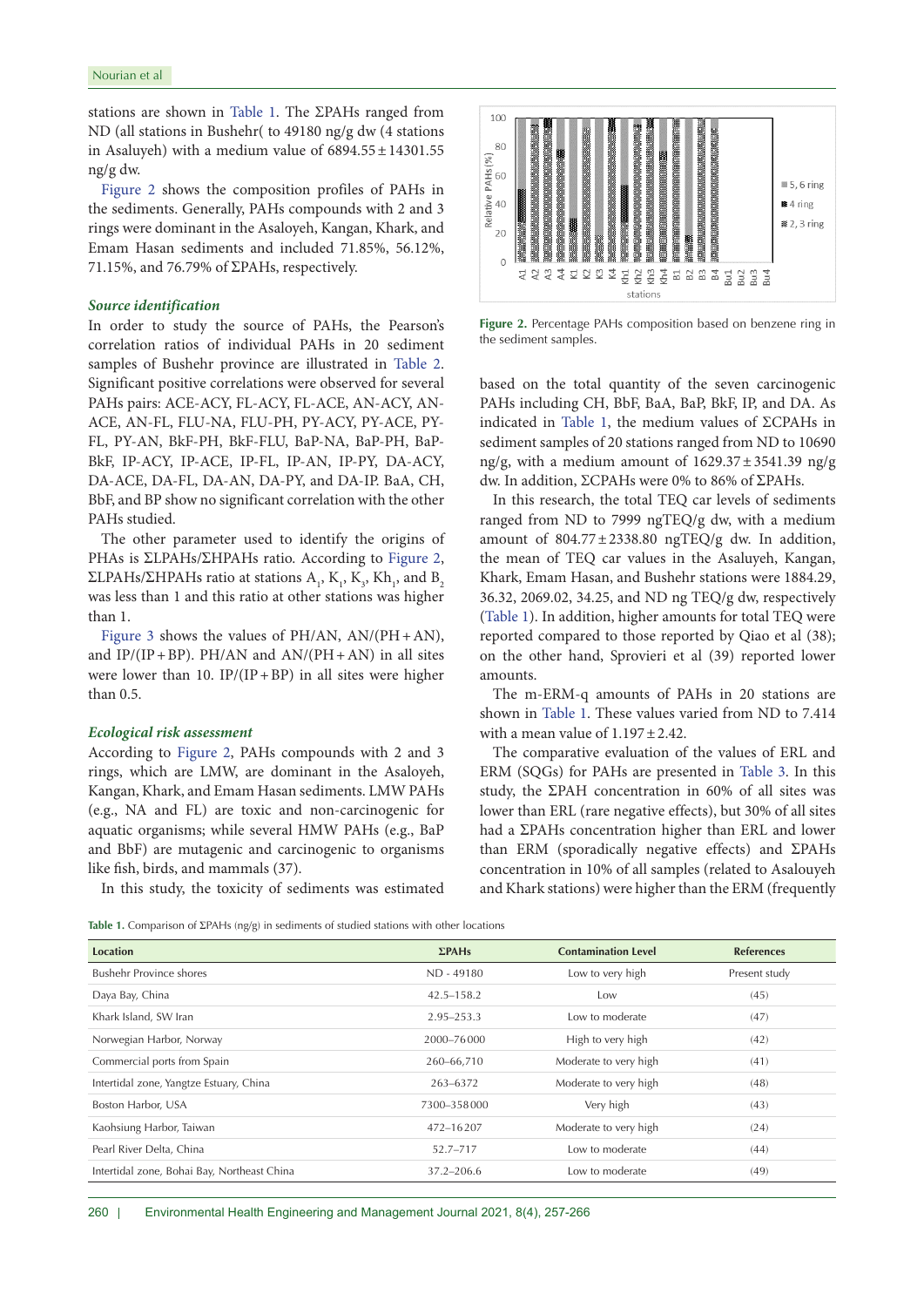| 10 <sup>±</sup><br>10 <sup>±</sup><br>$\Xi$<br>$\mathop{\mathrel{\mathrel{\triangle}}}\limits^{\mathrel{\mathrel{\triangle}}}$<br>$\mathop{\mathrel{\mathrel{\triangle}}}\limits^{\mathrel{\mathrel{\triangle}}}$<br>$\frac{D}{Z}$<br>$\frac{D}{Z}$<br>$\frac{D}{Z}$<br>$\Xi$<br>$\Xi$<br>$\frac{D}{Z}$<br>$\mathbf{r}$<br>$\frac{D}{Z}$<br>$\Xi$<br>$\frac{D}{Z}$<br>$\frac{D}{Z}$<br>$\frac{D}{Z}$<br>$\frac{\Omega}{Z}$<br>$\frac{D}{Z}$<br>$\frac{D}{Z}$<br>$\frac{D}{Z}$<br>$\Xi$<br>20<br>$\sqrt{4}$<br>40<br>61.84<br>$±50$<br>58.30<br>$\frac{+78}{86.73}$<br>$\pm 53$<br>110<br>$\ensuremath{\mathop{\mathsf{E}}}_\ensuremath{\mathsf{Z}}$<br>110<br>120<br>$\ensuremath{\mathop{\mathsf{S}}\nolimits}$<br>$\ensuremath{\mathop{\mathsf{2}}}\limits^{\ensuremath{\mathsf{D}}}$<br>200<br>$\ensuremath{\mathop{\mathsf{S}}\nolimits}$<br>$\frac{D}{Z}$<br>$\frac{\square}{Z}$<br>$\frac{D}{Z}$<br>$\frac{\square}{Z}$<br>$\frac{D}{Z}$<br>$\frac{D}{Z}$<br>$\frac{D}{Z}$<br>$\frac{\Omega}{Z}$<br>$\frac{D}{Z}$<br>$\frac{\square}{Z}$<br>$\frac{D}{Z}$<br>$90\,$<br>90<br>$\frac{\Omega}{Z}$<br>$\Xi$<br>$\frac{D}{Z}$<br>$\frac{D}{Z}$<br>$\mathbf{r}$<br>$\frac{D}{Z}$<br>$\frac{D}{Z}$<br>$\frac{D}{Z}$<br>$\frac{D}{Z}$<br>$\frac{D}{Z}$<br>$\frac{D}{Z}$<br>$\frac{D}{Z}$<br>$\frac{D}{Z}$<br>$\frac{\Omega}{Z}$<br>$\frac{D}{Z}$<br>$\frac{D}{Z}$<br>$\frac{D}{Z}$<br>$\frac{\Omega}{Z}$<br>$\frac{D}{Z}$<br>$\frac{\Omega}{Z}$<br>$\frac{D}{Z}$<br>$\frac{\Omega}{Z}$<br>$\frac{D}{Z}$<br>$\frac{D}{Z}$<br>$\pm 45$<br>57.44<br>120<br>$100$<br>$\frac{\Omega}{Z}$<br>$23_{\pm}$<br>$\ensuremath{\mathop{\mathsf{2}}}\limits^{\ensuremath{\mathsf{D}}}$<br>$25 +$<br>$\mathop{\supseteq}\limits_{\mathop{\sum}}$<br>$\frac{\square}{Z}$<br>$\frac{D}{Z}$<br>$\frac{\square}{Z}$<br>$\frac{\square}{Z}$<br>$\frac{\square}{Z}$<br>$\frac{D}{Z}$<br>$\frac{\square}{Z}$<br>$\frac{\square}{Z}$<br>$\frac{D}{Z}$<br>$\frac{D}{Z}$<br>$\frac{D}{Z}$<br>$\frac{\Omega}{Z}$<br>$\frac{D}{Z}$<br>$\frac{D}{Z}$<br>90<br>$^{60}$<br>$23\pm$<br>$23\pm$<br>$13 +$<br>25<br>$\frac{D}{Z}$<br>$\frac{D}{Z}$<br>$\Xi$<br>$\Xi$<br>$\frac{D}{Z}$<br>$\Xi$<br>$\mathbf{r}$<br>$\frac{D}{Z}$<br>$\frac{D}{Z}$<br>$\frac{D}{Z}$<br>$\frac{\Omega}{Z}$<br>$\frac{D}{Z}$<br>$\frac{D}{Z}$<br>$\frac{D}{Z}$<br>$\frac{D}{Z}$<br>$\frac{\Omega}{\Sigma}$<br>$\frac{1}{2}$<br>$\frac{\Omega}{Z}$<br>90<br>45<br>90<br>45<br>$50\,$<br>1446.78<br>1535.33<br>$\pm 750$<br>2920<br>$\pm 799$<br>3102<br>$\frac{D}{Z}$<br>$\frac{D}{Z}$<br>$\frac{D}{Z}$<br>$\frac{D}{Z}$<br>$\frac{D}{Z}$<br>$\frac{D}{Z}$<br>$\frac{D}{Z}$<br>$\frac{D}{Z}$<br>$\frac{D}{Z}$<br>$\frac{D}{Z}$<br>$\frac{D}{Z}$<br>$\frac{D}{Z}$<br>$\frac{1}{2}$<br>£<br>£<br>$\frac{D}{Z}$<br>$\sqrt{4}$<br>$\sqrt{4}$<br>$50\,$<br>45<br>$13\pm$<br>$13\pm$<br>$\frac{D}{Z}$<br>$\frac{\Omega}{Z}$<br>$\frac{D}{Z}$<br>$\Xi$<br>$\Xi$<br>$\Xi$<br>$\frac{D}{Z}$<br>$\frac{\Omega}{Z}$<br>$\frac{\Omega}{Z}$<br>$\frac{D}{Z}$<br>$\frac{D}{Z}$<br>$\frac{\Omega}{\Sigma}$<br>$\frac{\Omega}{\Sigma}$<br>$\frac{D}{Z}$<br>$\frac{D}{Z}$<br>$\frac{D}{Z}$<br>$\frac{D}{Z}$<br>$\frac{D}{Z}$<br>$\frac{D}{Z}$<br>$\frac{1}{2}$<br>25<br>25<br>$50\,$<br>$50\,$<br>1537.68<br>$+919$<br>20.16<br>$\pm 108$<br>71.82<br>3460<br>$-980$<br>3225<br>$\pm 172$<br>1653<br>140<br>140<br>150<br>159<br>150<br>170<br>$170$<br>150<br>160<br>160<br>140<br>140<br>200<br>$\ensuremath{\mathop{\mathsf{S}}\nolimits}$<br>$\frac{\Omega}{Z}$<br>$\frac{D}{Z}$<br>$\frac{\square}{Z}$<br>$\frac{\Omega}{Z}$<br>$13\pm$<br>$13 \pm$<br>$\frac{\square}{Z}$<br>$\ensuremath{\mathop{\mathsf{2}}}\limits^{\ensuremath{\mathsf{D}}}$<br>$\mathop{\supseteq}\limits_{\mathbb{Z}}$<br>$\ensuremath{\mathop{\mathsf{2}}}\limits^{\ensuremath{\mathsf{D}}}$<br>$\ensuremath{\mathop{\mathsf{S}}\nolimits}$<br>$\ensuremath{\mathop{\mathsf{S}}\nolimits}$<br>$\mathop{\supseteq}\limits_{\mathop{\sum}}$<br>$\frac{D}{Z}$<br>$\frac{\square}{Z}$<br>$\frac{\Omega}{Z}$<br>$\frac{\square}{Z}$<br>$\frac{\Omega}{Z}$<br>$\frac{\square}{Z}$<br>$\frac{D}{Z}$<br>$\frac{\square}{Z}$<br>$\frac{D}{Z}$<br>$\frac{\square}{Z}$<br>$\frac{\Omega}{Z}$<br>25<br>25<br>50<br>30<br>$rac{4}{5}$<br>50<br>884.89<br>861.64<br>$\pm 715$<br>1820<br>1040<br>1770<br>1040<br>$260\pm$<br>1020<br>±697<br>520<br>$\ensuremath{\mathop{\mathsf{S}}\nolimits}$<br>$\ensuremath{\mathop{\mathsf{2}}}\limits^{\ensuremath{\mathsf{D}}}$<br>$\ensuremath{\mathop{\mathsf{S}}\nolimits}$<br>$\ensuremath{\mathop{\mathsf{2}}}\limits^{\ensuremath{\mathsf{D}}}$<br>$\ensuremath{\mathop{\mathsf{S}}\nolimits}$<br>$\frac{\Omega}{Z}$<br>$\frac{D}{Z}$<br>$\frac{\square}{Z}$<br>$\frac{\square}{Z}$<br>$\frac{D}{Z}$<br>$\frac{\square}{Z}$<br>$\frac{\square}{Z}$<br>$\frac{D}{Z}$<br>$\frac{\Omega}{Z}$<br>$\frac{\square}{Z}$<br>$\frac{\Omega}{Z}$<br>2233.71<br>$3765 \pm$<br>±3350<br>$4263 \pm$<br>15060<br>17050<br>7530<br>8525<br>4520<br>4460<br>4420<br>$\ensuremath{\mathop{\mathsf{2}}}\limits^{\ensuremath{\mathsf{D}}}$<br>$\mathrel{\mathop{\boxdot}_{}}$<br>$\ensuremath{\mathop{\mathsf{S}}\nolimits}$<br>$\ensuremath{\mathop{\mathsf{S}}\nolimits}$<br>$\mathop{\supseteq}\limits_{\mathop{\sum}}$<br>$\mathop{\supseteq}\limits_{\mathbb{Z}}$<br>$\ensuremath{\mathop{\mathsf{S}}\nolimits}$<br>$\frac{\Omega}{Z}$<br>$\mathop{\supseteq}\limits_{\mathop{\sum}}$<br>$\ensuremath{\mathop{\mathsf{2}}}\limits^{\ensuremath{\mathsf{D}}}$<br>$\frac{\square}{Z}$<br>$\frac{\Omega}{Z}$<br>$\frac{\square}{Z}$<br>$\frac{\square}{Z}$<br>$\frac{\square}{Z}$<br>$\frac{D}{Z}$<br>$3318\pm$<br>$3285 \pm$<br>13140<br>13270<br>$1925 +$<br>6635<br>3850<br>6570<br>7700<br>$\ensuremath{\mathop{\mathsf{S}}\nolimits}$<br>$\mathrel{\mathop{\boxdot}_{}}$<br>$\frac{\square}{Z}$<br>$\ensuremath{\mathsf{S}}$<br>$\mathop{\supseteq}\limits_{\mathbb{Z}}$<br>$\ensuremath{\mathop{\mathsf{2}}}\limits^{\ensuremath{\mathsf{D}}}$<br>$\ensuremath{\mathop{\mathsf{S}}\nolimits}$<br>$\ensuremath{\mathop{\mathsf{S}}\nolimits}$<br>$\ensuremath{\mathop{\mathsf{S}}\nolimits}$<br>$\frac{\square}{Z}$<br>$\frac{\square}{Z}$<br>$\frac{\square}{Z}$<br>$\frac{D}{Z}$<br>$\frac{D}{Z}$<br>$\frac{D}{Z}$<br>$\frac{D}{Z}$<br>$\frac{\square}{Z}$<br>$\frac{D}{Z}$<br>$1223 \pm$<br>$1370 +$<br>2740<br>2445<br>5480<br>4890<br>$\ensuremath{\mathop{\mathsf{S}}\nolimits}$<br>$\ensuremath{\mathop{\mathsf{E}}}_\ensuremath{\mathsf{Z}}$<br>$\mathrel{\mathop{\boxdot}_{}}$<br>$\ensuremath{\mathop{\mathsf{S}}\nolimits}$<br>$\ensuremath{\mathop{\mathsf{2}}}\limits^{\ensuremath{\mathsf{D}}}$<br>$\mathop{\supseteq}\limits_{\mathop{\sum}}$<br>$\ensuremath{\mathop{\mathsf{S}}\nolimits}$<br>$\mathop{\supseteq}\limits_{\mathbb{Z}}$<br>$\frac{\square}{Z}$<br>$\mathop{\supseteq}\limits_{\mathop{\sum}}$<br>$\ensuremath{\mathop{\mathsf{S}}\nolimits}$<br>$\frac{\square}{Z}$<br>$\frac{\square}{Z}$<br>$\frac{\square}{Z}$<br>$\frac{\square}{Z}$<br>$\frac{D}{Z}$<br>$\frac{\square}{Z}$<br>$\frac{D}{Z}$<br>$\frac{D}{Z}$<br>$\frac{D}{Z}$<br>Aver<br>Aver<br>Aver<br>Aver<br>$\sim$<br>$\sim$<br>4<br>$\sim$<br>$\sim$<br>4<br>$\sim$<br>4<br>4<br>$\sim$<br>4<br>$\overline{ }$<br>$\overline{\phantom{0}}$<br>$\overline{ }$<br>$\sim$<br>$\overline{ }$<br>$\sim$<br>3<br>$\overline{ }$<br>3<br>Asaluyeh<br><b>Bushehr</b><br>Emam<br>Hasan<br>Kangan<br>Khark | ᆔ | 곤 | $\leq$ | ΕU | $\mathbb{M}$ | BaA | FO | <b>BbF</b> | <b>BkF</b> | BaP | ≞                                           | ð                                                                                                                                   | <b>BP</b>           | (ng/g dw)<br><b>TPAH</b>   | m-ERM-q            | (ng/g dw)<br><b>ZCPAHS</b>                | (ngTEQ/g)<br>TEQ                                                    |
|----------------------------------------------------------------------------------------------------------------------------------------------------------------------------------------------------------------------------------------------------------------------------------------------------------------------------------------------------------------------------------------------------------------------------------------------------------------------------------------------------------------------------------------------------------------------------------------------------------------------------------------------------------------------------------------------------------------------------------------------------------------------------------------------------------------------------------------------------------------------------------------------------------------------------------------------------------------------------------------------------------------------------------------------------------------------------------------------------------------------------------------------------------------------------------------------------------------------------------------------------------------------------------------------------------------------------------------------------------------------------------------------------------------------------------------------------------------------------------------------------------------------------------------------------------------------------------------------------------------------------------------------------------------------------------------------------------------------------------------------------------------------------------------------------------------------------------------------------------------------------------------------------------------------------------------------------------------------------------------------------------------------------------------------------------------------------------------------------------------------------------------------------------------------------------------------------------------------------------------------------------------------------------------------------------------------------------------------------------------------------------------------------------------------------------------------------------------------------------------------------------------------------------------------------------------------------------------------------------------------------------------------------------------------------------------------------------------------------------------------------------------------------------------------------------------------------------------------------------------------------------------------------------------------------------------------------------------------------------------------------------------------------------------------------------------------------------------------------------------------------------------------------------------------------------------------------------------------------------------------------------------------------------------------------------------------------------------------------------------------------------------------------------------------------------------------------------------------------------------------------------------------------------------------------------------------------------------------------------------------------------------------------------------------------------------------------------------------------------------------------------------------------------------------------------------------------------------------------------------------------------------------------------------------------------------------------------------------------------------------------------------------------------------------------------------------------------------------------------------------------------------------------------------------------------------------------------------------------------------------------------------------------------------------------------------------------------------------------------------------------------------------------------------------------------------------------------------------------------------------------------------------------------------------------------------------------------------------------------------------------------------------------------------------------------------------------------------------------------------------------------------------------------------------------------------------------------------------------------------------------------------------------------------------------------------------------------------------------------------------------------------------------------------------------------------------------------------------------------------------------------------------------------------------------------------------------------------------------------------------------------------------------------------------------------------------------------------------------------------------------------------------------------------------------------------------------------------------------------------------------------------------------------------------------------------------------------------------------------------------------------------------------------------------------------------------------------------------------------------------------------------------------------------------------------------------------------------------------------------------------------------------------------------------------------------------------------------------------------------------------------------------------------------------------------------------------------------------------------------------------------------------------------------------------------------------------------------------------------------------------------------------------------------------------------------------------------------------------------------------------------------------------------------------------------------------------------------------------------------------------------------------------------------------------------------------------------------------------------------------------------------------------------------------------------------------------------------------------------------------------------------------------------------------------------------------------------------------------------------------------------------------------------------------------------------------------------------------------------------------------------------------------------------------------------------------------------------------------------------------------------------------------------------------------------------------------------------------------------------------------------------------------------------------------------------------------------------------------------------------------------------------------------------------|---|---|--------|----|--------------|-----|----|------------|------------|-----|---------------------------------------------|-------------------------------------------------------------------------------------------------------------------------------------|---------------------|----------------------------|--------------------|-------------------------------------------|---------------------------------------------------------------------|
|                                                                                                                                                                                                                                                                                                                                                                                                                                                                                                                                                                                                                                                                                                                                                                                                                                                                                                                                                                                                                                                                                                                                                                                                                                                                                                                                                                                                                                                                                                                                                                                                                                                                                                                                                                                                                                                                                                                                                                                                                                                                                                                                                                                                                                                                                                                                                                                                                                                                                                                                                                                                                                                                                                                                                                                                                                                                                                                                                                                                                                                                                                                                                                                                                                                                                                                                                                                                                                                                                                                                                                                                                                                                                                                                                                                                                                                                                                                                                                                                                                                                                                                                                                                                                                                                                                                                                                                                                                                                                                                                                                                                                                                                                                                                                                                                                                                                                                                                                                                                                                                                                                                                                                                                                                                                                                                                                                                                                                                                                                                                                                                                                                                                                                                                                                                                                                                                                                                                                                                                                                                                                                                                                                                                                                                                                                                                                                                                                                                                                                                                                                                                                                                                                                                                                                                                                                                                                                                                                                                                                                                                                                                                                                                                                                                                                                                                                                                                                      |   |   |        |    |              |     |    |            |            |     | 90                                          | 100                                                                                                                                 | $\frac{\Omega}{Z}$  | 570                        | 0.048              | 370                                       | 109.99                                                              |
|                                                                                                                                                                                                                                                                                                                                                                                                                                                                                                                                                                                                                                                                                                                                                                                                                                                                                                                                                                                                                                                                                                                                                                                                                                                                                                                                                                                                                                                                                                                                                                                                                                                                                                                                                                                                                                                                                                                                                                                                                                                                                                                                                                                                                                                                                                                                                                                                                                                                                                                                                                                                                                                                                                                                                                                                                                                                                                                                                                                                                                                                                                                                                                                                                                                                                                                                                                                                                                                                                                                                                                                                                                                                                                                                                                                                                                                                                                                                                                                                                                                                                                                                                                                                                                                                                                                                                                                                                                                                                                                                                                                                                                                                                                                                                                                                                                                                                                                                                                                                                                                                                                                                                                                                                                                                                                                                                                                                                                                                                                                                                                                                                                                                                                                                                                                                                                                                                                                                                                                                                                                                                                                                                                                                                                                                                                                                                                                                                                                                                                                                                                                                                                                                                                                                                                                                                                                                                                                                                                                                                                                                                                                                                                                                                                                                                                                                                                                                                      |   |   |        |    |              |     |    |            |            |     | $\Xi$                                       | 110                                                                                                                                 | $\frac{\square}{Z}$ | 6050                       | 0.271              | 270                                       | 51.2                                                                |
|                                                                                                                                                                                                                                                                                                                                                                                                                                                                                                                                                                                                                                                                                                                                                                                                                                                                                                                                                                                                                                                                                                                                                                                                                                                                                                                                                                                                                                                                                                                                                                                                                                                                                                                                                                                                                                                                                                                                                                                                                                                                                                                                                                                                                                                                                                                                                                                                                                                                                                                                                                                                                                                                                                                                                                                                                                                                                                                                                                                                                                                                                                                                                                                                                                                                                                                                                                                                                                                                                                                                                                                                                                                                                                                                                                                                                                                                                                                                                                                                                                                                                                                                                                                                                                                                                                                                                                                                                                                                                                                                                                                                                                                                                                                                                                                                                                                                                                                                                                                                                                                                                                                                                                                                                                                                                                                                                                                                                                                                                                                                                                                                                                                                                                                                                                                                                                                                                                                                                                                                                                                                                                                                                                                                                                                                                                                                                                                                                                                                                                                                                                                                                                                                                                                                                                                                                                                                                                                                                                                                                                                                                                                                                                                                                                                                                                                                                                                                                      |   |   |        |    |              |     |    |            |            |     | $\Xi$                                       | $\frac{\Omega}{Z}$                                                                                                                  | $\frac{D}{Z}$       | 1270                       | 0.175              | 90                                        | $\circ$                                                             |
|                                                                                                                                                                                                                                                                                                                                                                                                                                                                                                                                                                                                                                                                                                                                                                                                                                                                                                                                                                                                                                                                                                                                                                                                                                                                                                                                                                                                                                                                                                                                                                                                                                                                                                                                                                                                                                                                                                                                                                                                                                                                                                                                                                                                                                                                                                                                                                                                                                                                                                                                                                                                                                                                                                                                                                                                                                                                                                                                                                                                                                                                                                                                                                                                                                                                                                                                                                                                                                                                                                                                                                                                                                                                                                                                                                                                                                                                                                                                                                                                                                                                                                                                                                                                                                                                                                                                                                                                                                                                                                                                                                                                                                                                                                                                                                                                                                                                                                                                                                                                                                                                                                                                                                                                                                                                                                                                                                                                                                                                                                                                                                                                                                                                                                                                                                                                                                                                                                                                                                                                                                                                                                                                                                                                                                                                                                                                                                                                                                                                                                                                                                                                                                                                                                                                                                                                                                                                                                                                                                                                                                                                                                                                                                                                                                                                                                                                                                                                                      |   |   |        |    |              |     |    |            |            |     | 3770                                        | 6890                                                                                                                                | $\frac{D}{Z}$       | 49180                      | 7.414              | 10660                                     | 7267                                                                |
|                                                                                                                                                                                                                                                                                                                                                                                                                                                                                                                                                                                                                                                                                                                                                                                                                                                                                                                                                                                                                                                                                                                                                                                                                                                                                                                                                                                                                                                                                                                                                                                                                                                                                                                                                                                                                                                                                                                                                                                                                                                                                                                                                                                                                                                                                                                                                                                                                                                                                                                                                                                                                                                                                                                                                                                                                                                                                                                                                                                                                                                                                                                                                                                                                                                                                                                                                                                                                                                                                                                                                                                                                                                                                                                                                                                                                                                                                                                                                                                                                                                                                                                                                                                                                                                                                                                                                                                                                                                                                                                                                                                                                                                                                                                                                                                                                                                                                                                                                                                                                                                                                                                                                                                                                                                                                                                                                                                                                                                                                                                                                                                                                                                                                                                                                                                                                                                                                                                                                                                                                                                                                                                                                                                                                                                                                                                                                                                                                                                                                                                                                                                                                                                                                                                                                                                                                                                                                                                                                                                                                                                                                                                                                                                                                                                                                                                                                                                                                      |   |   |        |    |              |     |    |            |            |     | 1870.48<br>±965                             | 3410.36<br>±1775                                                                                                                    | $\frac{D}{Z}$       | 23402.04<br>$14267 +$      | $1.97 \pm$<br>3.62 | $2847.5+$<br>5209.62                      | 1884.29±<br>3588.96                                                 |
|                                                                                                                                                                                                                                                                                                                                                                                                                                                                                                                                                                                                                                                                                                                                                                                                                                                                                                                                                                                                                                                                                                                                                                                                                                                                                                                                                                                                                                                                                                                                                                                                                                                                                                                                                                                                                                                                                                                                                                                                                                                                                                                                                                                                                                                                                                                                                                                                                                                                                                                                                                                                                                                                                                                                                                                                                                                                                                                                                                                                                                                                                                                                                                                                                                                                                                                                                                                                                                                                                                                                                                                                                                                                                                                                                                                                                                                                                                                                                                                                                                                                                                                                                                                                                                                                                                                                                                                                                                                                                                                                                                                                                                                                                                                                                                                                                                                                                                                                                                                                                                                                                                                                                                                                                                                                                                                                                                                                                                                                                                                                                                                                                                                                                                                                                                                                                                                                                                                                                                                                                                                                                                                                                                                                                                                                                                                                                                                                                                                                                                                                                                                                                                                                                                                                                                                                                                                                                                                                                                                                                                                                                                                                                                                                                                                                                                                                                                                                                      |   |   |        |    |              |     |    |            |            |     | 340                                         | $\ensuremath{\mathop{\mathsf{S}}\nolimits}$                                                                                         | $\frac{\Omega}{Z}$  | 650                        | 0.012              | 510                                       | 35.16                                                               |
|                                                                                                                                                                                                                                                                                                                                                                                                                                                                                                                                                                                                                                                                                                                                                                                                                                                                                                                                                                                                                                                                                                                                                                                                                                                                                                                                                                                                                                                                                                                                                                                                                                                                                                                                                                                                                                                                                                                                                                                                                                                                                                                                                                                                                                                                                                                                                                                                                                                                                                                                                                                                                                                                                                                                                                                                                                                                                                                                                                                                                                                                                                                                                                                                                                                                                                                                                                                                                                                                                                                                                                                                                                                                                                                                                                                                                                                                                                                                                                                                                                                                                                                                                                                                                                                                                                                                                                                                                                                                                                                                                                                                                                                                                                                                                                                                                                                                                                                                                                                                                                                                                                                                                                                                                                                                                                                                                                                                                                                                                                                                                                                                                                                                                                                                                                                                                                                                                                                                                                                                                                                                                                                                                                                                                                                                                                                                                                                                                                                                                                                                                                                                                                                                                                                                                                                                                                                                                                                                                                                                                                                                                                                                                                                                                                                                                                                                                                                                                      |   |   |        |    |              |     |    |            |            |     | 540                                         | $\ensuremath{\mathop{\mathsf{2}}}\limits^{\ensuremath{\mathsf{D}}}$                                                                 | $\frac{D}{Z}$       | 8240                       | 1.002              | 540                                       | 54                                                                  |
|                                                                                                                                                                                                                                                                                                                                                                                                                                                                                                                                                                                                                                                                                                                                                                                                                                                                                                                                                                                                                                                                                                                                                                                                                                                                                                                                                                                                                                                                                                                                                                                                                                                                                                                                                                                                                                                                                                                                                                                                                                                                                                                                                                                                                                                                                                                                                                                                                                                                                                                                                                                                                                                                                                                                                                                                                                                                                                                                                                                                                                                                                                                                                                                                                                                                                                                                                                                                                                                                                                                                                                                                                                                                                                                                                                                                                                                                                                                                                                                                                                                                                                                                                                                                                                                                                                                                                                                                                                                                                                                                                                                                                                                                                                                                                                                                                                                                                                                                                                                                                                                                                                                                                                                                                                                                                                                                                                                                                                                                                                                                                                                                                                                                                                                                                                                                                                                                                                                                                                                                                                                                                                                                                                                                                                                                                                                                                                                                                                                                                                                                                                                                                                                                                                                                                                                                                                                                                                                                                                                                                                                                                                                                                                                                                                                                                                                                                                                                                      |   |   |        |    |              |     |    |            |            |     | 540                                         | $\frac{\square}{Z}$                                                                                                                 | $\frac{D}{Z}$       | 910                        | 0.012              | 740                                       | 56                                                                  |
|                                                                                                                                                                                                                                                                                                                                                                                                                                                                                                                                                                                                                                                                                                                                                                                                                                                                                                                                                                                                                                                                                                                                                                                                                                                                                                                                                                                                                                                                                                                                                                                                                                                                                                                                                                                                                                                                                                                                                                                                                                                                                                                                                                                                                                                                                                                                                                                                                                                                                                                                                                                                                                                                                                                                                                                                                                                                                                                                                                                                                                                                                                                                                                                                                                                                                                                                                                                                                                                                                                                                                                                                                                                                                                                                                                                                                                                                                                                                                                                                                                                                                                                                                                                                                                                                                                                                                                                                                                                                                                                                                                                                                                                                                                                                                                                                                                                                                                                                                                                                                                                                                                                                                                                                                                                                                                                                                                                                                                                                                                                                                                                                                                                                                                                                                                                                                                                                                                                                                                                                                                                                                                                                                                                                                                                                                                                                                                                                                                                                                                                                                                                                                                                                                                                                                                                                                                                                                                                                                                                                                                                                                                                                                                                                                                                                                                                                                                                                                      |   |   |        |    |              |     |    |            |            |     | $\Xi$                                       | $\mathop{\supseteq}\limits_{\mathop{\sum}}$                                                                                         | $\frac{D}{Z}$       | 1310                       | 0.175              | 120                                       | 0.12                                                                |
|                                                                                                                                                                                                                                                                                                                                                                                                                                                                                                                                                                                                                                                                                                                                                                                                                                                                                                                                                                                                                                                                                                                                                                                                                                                                                                                                                                                                                                                                                                                                                                                                                                                                                                                                                                                                                                                                                                                                                                                                                                                                                                                                                                                                                                                                                                                                                                                                                                                                                                                                                                                                                                                                                                                                                                                                                                                                                                                                                                                                                                                                                                                                                                                                                                                                                                                                                                                                                                                                                                                                                                                                                                                                                                                                                                                                                                                                                                                                                                                                                                                                                                                                                                                                                                                                                                                                                                                                                                                                                                                                                                                                                                                                                                                                                                                                                                                                                                                                                                                                                                                                                                                                                                                                                                                                                                                                                                                                                                                                                                                                                                                                                                                                                                                                                                                                                                                                                                                                                                                                                                                                                                                                                                                                                                                                                                                                                                                                                                                                                                                                                                                                                                                                                                                                                                                                                                                                                                                                                                                                                                                                                                                                                                                                                                                                                                                                                                                                                      |   |   |        |    |              |     |    |            |            |     | 254.75<br>±355                              | $\frac{\square}{Z}$                                                                                                                 | $\frac{D}{Z}$       | 2777.50±<br>3651.77        | $0.30 +$<br>0.47   | 259.27<br>$477.5+$                        | $36.32 \pm$<br>25.89                                                |
|                                                                                                                                                                                                                                                                                                                                                                                                                                                                                                                                                                                                                                                                                                                                                                                                                                                                                                                                                                                                                                                                                                                                                                                                                                                                                                                                                                                                                                                                                                                                                                                                                                                                                                                                                                                                                                                                                                                                                                                                                                                                                                                                                                                                                                                                                                                                                                                                                                                                                                                                                                                                                                                                                                                                                                                                                                                                                                                                                                                                                                                                                                                                                                                                                                                                                                                                                                                                                                                                                                                                                                                                                                                                                                                                                                                                                                                                                                                                                                                                                                                                                                                                                                                                                                                                                                                                                                                                                                                                                                                                                                                                                                                                                                                                                                                                                                                                                                                                                                                                                                                                                                                                                                                                                                                                                                                                                                                                                                                                                                                                                                                                                                                                                                                                                                                                                                                                                                                                                                                                                                                                                                                                                                                                                                                                                                                                                                                                                                                                                                                                                                                                                                                                                                                                                                                                                                                                                                                                                                                                                                                                                                                                                                                                                                                                                                                                                                                                                      |   |   |        |    |              |     |    |            |            |     | $\mbox{S}$                                  | 120                                                                                                                                 | $\frac{D}{Z}$       | 579                        | 0.055              | 370                                       | 127                                                                 |
|                                                                                                                                                                                                                                                                                                                                                                                                                                                                                                                                                                                                                                                                                                                                                                                                                                                                                                                                                                                                                                                                                                                                                                                                                                                                                                                                                                                                                                                                                                                                                                                                                                                                                                                                                                                                                                                                                                                                                                                                                                                                                                                                                                                                                                                                                                                                                                                                                                                                                                                                                                                                                                                                                                                                                                                                                                                                                                                                                                                                                                                                                                                                                                                                                                                                                                                                                                                                                                                                                                                                                                                                                                                                                                                                                                                                                                                                                                                                                                                                                                                                                                                                                                                                                                                                                                                                                                                                                                                                                                                                                                                                                                                                                                                                                                                                                                                                                                                                                                                                                                                                                                                                                                                                                                                                                                                                                                                                                                                                                                                                                                                                                                                                                                                                                                                                                                                                                                                                                                                                                                                                                                                                                                                                                                                                                                                                                                                                                                                                                                                                                                                                                                                                                                                                                                                                                                                                                                                                                                                                                                                                                                                                                                                                                                                                                                                                                                                                                      |   |   |        |    |              |     |    |            |            |     | $\Xi$                                       | 100                                                                                                                                 | $\frac{\square}{Z}$ | 5425                       | 0.243              | 250                                       | 141.1                                                               |
|                                                                                                                                                                                                                                                                                                                                                                                                                                                                                                                                                                                                                                                                                                                                                                                                                                                                                                                                                                                                                                                                                                                                                                                                                                                                                                                                                                                                                                                                                                                                                                                                                                                                                                                                                                                                                                                                                                                                                                                                                                                                                                                                                                                                                                                                                                                                                                                                                                                                                                                                                                                                                                                                                                                                                                                                                                                                                                                                                                                                                                                                                                                                                                                                                                                                                                                                                                                                                                                                                                                                                                                                                                                                                                                                                                                                                                                                                                                                                                                                                                                                                                                                                                                                                                                                                                                                                                                                                                                                                                                                                                                                                                                                                                                                                                                                                                                                                                                                                                                                                                                                                                                                                                                                                                                                                                                                                                                                                                                                                                                                                                                                                                                                                                                                                                                                                                                                                                                                                                                                                                                                                                                                                                                                                                                                                                                                                                                                                                                                                                                                                                                                                                                                                                                                                                                                                                                                                                                                                                                                                                                                                                                                                                                                                                                                                                                                                                                                                      |   |   |        |    |              |     |    |            |            |     | $\ensuremath{\mathop{\mathsf{S}}\nolimits}$ | $\mathrel{\mathop{\boxdot}_{}}$                                                                                                     | $\frac{D}{Z}$       | 1260                       | 0.173              | $90\,$                                    | $\circ$                                                             |
|                                                                                                                                                                                                                                                                                                                                                                                                                                                                                                                                                                                                                                                                                                                                                                                                                                                                                                                                                                                                                                                                                                                                                                                                                                                                                                                                                                                                                                                                                                                                                                                                                                                                                                                                                                                                                                                                                                                                                                                                                                                                                                                                                                                                                                                                                                                                                                                                                                                                                                                                                                                                                                                                                                                                                                                                                                                                                                                                                                                                                                                                                                                                                                                                                                                                                                                                                                                                                                                                                                                                                                                                                                                                                                                                                                                                                                                                                                                                                                                                                                                                                                                                                                                                                                                                                                                                                                                                                                                                                                                                                                                                                                                                                                                                                                                                                                                                                                                                                                                                                                                                                                                                                                                                                                                                                                                                                                                                                                                                                                                                                                                                                                                                                                                                                                                                                                                                                                                                                                                                                                                                                                                                                                                                                                                                                                                                                                                                                                                                                                                                                                                                                                                                                                                                                                                                                                                                                                                                                                                                                                                                                                                                                                                                                                                                                                                                                                                                                      |   |   |        |    |              |     |    |            |            |     | 2990                                        | 7700                                                                                                                                | $\frac{D}{Z}$       | 46987                      | 7.305              | 10690                                     | 7999                                                                |
|                                                                                                                                                                                                                                                                                                                                                                                                                                                                                                                                                                                                                                                                                                                                                                                                                                                                                                                                                                                                                                                                                                                                                                                                                                                                                                                                                                                                                                                                                                                                                                                                                                                                                                                                                                                                                                                                                                                                                                                                                                                                                                                                                                                                                                                                                                                                                                                                                                                                                                                                                                                                                                                                                                                                                                                                                                                                                                                                                                                                                                                                                                                                                                                                                                                                                                                                                                                                                                                                                                                                                                                                                                                                                                                                                                                                                                                                                                                                                                                                                                                                                                                                                                                                                                                                                                                                                                                                                                                                                                                                                                                                                                                                                                                                                                                                                                                                                                                                                                                                                                                                                                                                                                                                                                                                                                                                                                                                                                                                                                                                                                                                                                                                                                                                                                                                                                                                                                                                                                                                                                                                                                                                                                                                                                                                                                                                                                                                                                                                                                                                                                                                                                                                                                                                                                                                                                                                                                                                                                                                                                                                                                                                                                                                                                                                                                                                                                                                                      |   |   |        |    |              |     |    |            |            |     | 1485.26<br>$\pm 762$                        | 3813.69<br>$-1980$                                                                                                                  | $\frac{D}{Z}$       | $13562.75 \pm$<br>22385.55 | $1.94 \pm$<br>3.57 | 5227.92<br>$2850\pm$                      | $2069.02\pm$<br>3953.76                                             |
|                                                                                                                                                                                                                                                                                                                                                                                                                                                                                                                                                                                                                                                                                                                                                                                                                                                                                                                                                                                                                                                                                                                                                                                                                                                                                                                                                                                                                                                                                                                                                                                                                                                                                                                                                                                                                                                                                                                                                                                                                                                                                                                                                                                                                                                                                                                                                                                                                                                                                                                                                                                                                                                                                                                                                                                                                                                                                                                                                                                                                                                                                                                                                                                                                                                                                                                                                                                                                                                                                                                                                                                                                                                                                                                                                                                                                                                                                                                                                                                                                                                                                                                                                                                                                                                                                                                                                                                                                                                                                                                                                                                                                                                                                                                                                                                                                                                                                                                                                                                                                                                                                                                                                                                                                                                                                                                                                                                                                                                                                                                                                                                                                                                                                                                                                                                                                                                                                                                                                                                                                                                                                                                                                                                                                                                                                                                                                                                                                                                                                                                                                                                                                                                                                                                                                                                                                                                                                                                                                                                                                                                                                                                                                                                                                                                                                                                                                                                                                      |   |   |        |    |              |     |    |            |            |     | $\ensuremath{\mathop{\mathsf{S}}\nolimits}$ | $\mathop{\mathrel{\mathrel{\triangle}}}\limits^{\mathrel{\mathrel{\triangle}}\phantom{}}_{\mathrel{\mathrel{\mathrel{\triangle}}}}$ | $\frac{\Omega}{Z}$  | 4590                       | 0.749              | $\ensuremath{\mathop{\mathsf{E}}}\xspace$ | $\ensuremath{\mathop{\mathsf{2}}}\limits^{\ensuremath{\mathsf{D}}}$ |
|                                                                                                                                                                                                                                                                                                                                                                                                                                                                                                                                                                                                                                                                                                                                                                                                                                                                                                                                                                                                                                                                                                                                                                                                                                                                                                                                                                                                                                                                                                                                                                                                                                                                                                                                                                                                                                                                                                                                                                                                                                                                                                                                                                                                                                                                                                                                                                                                                                                                                                                                                                                                                                                                                                                                                                                                                                                                                                                                                                                                                                                                                                                                                                                                                                                                                                                                                                                                                                                                                                                                                                                                                                                                                                                                                                                                                                                                                                                                                                                                                                                                                                                                                                                                                                                                                                                                                                                                                                                                                                                                                                                                                                                                                                                                                                                                                                                                                                                                                                                                                                                                                                                                                                                                                                                                                                                                                                                                                                                                                                                                                                                                                                                                                                                                                                                                                                                                                                                                                                                                                                                                                                                                                                                                                                                                                                                                                                                                                                                                                                                                                                                                                                                                                                                                                                                                                                                                                                                                                                                                                                                                                                                                                                                                                                                                                                                                                                                                                      |   |   |        |    |              |     |    |            |            |     | 960                                         | $\frac{\square}{Z}$                                                                                                                 | $\frac{D}{Z}$       | 1180                       | 0.015              | 1010                                      | 101                                                                 |
|                                                                                                                                                                                                                                                                                                                                                                                                                                                                                                                                                                                                                                                                                                                                                                                                                                                                                                                                                                                                                                                                                                                                                                                                                                                                                                                                                                                                                                                                                                                                                                                                                                                                                                                                                                                                                                                                                                                                                                                                                                                                                                                                                                                                                                                                                                                                                                                                                                                                                                                                                                                                                                                                                                                                                                                                                                                                                                                                                                                                                                                                                                                                                                                                                                                                                                                                                                                                                                                                                                                                                                                                                                                                                                                                                                                                                                                                                                                                                                                                                                                                                                                                                                                                                                                                                                                                                                                                                                                                                                                                                                                                                                                                                                                                                                                                                                                                                                                                                                                                                                                                                                                                                                                                                                                                                                                                                                                                                                                                                                                                                                                                                                                                                                                                                                                                                                                                                                                                                                                                                                                                                                                                                                                                                                                                                                                                                                                                                                                                                                                                                                                                                                                                                                                                                                                                                                                                                                                                                                                                                                                                                                                                                                                                                                                                                                                                                                                                                      |   |   |        |    |              |     |    |            |            |     | $\Xi$                                       | $\frac{D}{Z}$                                                                                                                       | $\frac{D}{Z}$       | 4720                       | 0.763              | $\frac{D}{Z}$                             | $\mathop{\supseteq}\limits_{\mathop{\sum}}$                         |
|                                                                                                                                                                                                                                                                                                                                                                                                                                                                                                                                                                                                                                                                                                                                                                                                                                                                                                                                                                                                                                                                                                                                                                                                                                                                                                                                                                                                                                                                                                                                                                                                                                                                                                                                                                                                                                                                                                                                                                                                                                                                                                                                                                                                                                                                                                                                                                                                                                                                                                                                                                                                                                                                                                                                                                                                                                                                                                                                                                                                                                                                                                                                                                                                                                                                                                                                                                                                                                                                                                                                                                                                                                                                                                                                                                                                                                                                                                                                                                                                                                                                                                                                                                                                                                                                                                                                                                                                                                                                                                                                                                                                                                                                                                                                                                                                                                                                                                                                                                                                                                                                                                                                                                                                                                                                                                                                                                                                                                                                                                                                                                                                                                                                                                                                                                                                                                                                                                                                                                                                                                                                                                                                                                                                                                                                                                                                                                                                                                                                                                                                                                                                                                                                                                                                                                                                                                                                                                                                                                                                                                                                                                                                                                                                                                                                                                                                                                                                                      |   |   |        |    |              |     |    |            |            |     | 360                                         | $\frac{D}{Z}$                                                                                                                       | $\frac{D}{Z}$       | 4970                       | 0.754              | 360                                       | 36                                                                  |
|                                                                                                                                                                                                                                                                                                                                                                                                                                                                                                                                                                                                                                                                                                                                                                                                                                                                                                                                                                                                                                                                                                                                                                                                                                                                                                                                                                                                                                                                                                                                                                                                                                                                                                                                                                                                                                                                                                                                                                                                                                                                                                                                                                                                                                                                                                                                                                                                                                                                                                                                                                                                                                                                                                                                                                                                                                                                                                                                                                                                                                                                                                                                                                                                                                                                                                                                                                                                                                                                                                                                                                                                                                                                                                                                                                                                                                                                                                                                                                                                                                                                                                                                                                                                                                                                                                                                                                                                                                                                                                                                                                                                                                                                                                                                                                                                                                                                                                                                                                                                                                                                                                                                                                                                                                                                                                                                                                                                                                                                                                                                                                                                                                                                                                                                                                                                                                                                                                                                                                                                                                                                                                                                                                                                                                                                                                                                                                                                                                                                                                                                                                                                                                                                                                                                                                                                                                                                                                                                                                                                                                                                                                                                                                                                                                                                                                                                                                                                                      |   |   |        |    |              |     |    |            |            |     | 452.99<br>±330                              | $\frac{D}{Z}$                                                                                                                       | $\frac{D}{Z}$       | 3865±1796.93               | $0.57 + 0.37$      | 342.5±476.26                              | 34.25±47.62                                                         |
|                                                                                                                                                                                                                                                                                                                                                                                                                                                                                                                                                                                                                                                                                                                                                                                                                                                                                                                                                                                                                                                                                                                                                                                                                                                                                                                                                                                                                                                                                                                                                                                                                                                                                                                                                                                                                                                                                                                                                                                                                                                                                                                                                                                                                                                                                                                                                                                                                                                                                                                                                                                                                                                                                                                                                                                                                                                                                                                                                                                                                                                                                                                                                                                                                                                                                                                                                                                                                                                                                                                                                                                                                                                                                                                                                                                                                                                                                                                                                                                                                                                                                                                                                                                                                                                                                                                                                                                                                                                                                                                                                                                                                                                                                                                                                                                                                                                                                                                                                                                                                                                                                                                                                                                                                                                                                                                                                                                                                                                                                                                                                                                                                                                                                                                                                                                                                                                                                                                                                                                                                                                                                                                                                                                                                                                                                                                                                                                                                                                                                                                                                                                                                                                                                                                                                                                                                                                                                                                                                                                                                                                                                                                                                                                                                                                                                                                                                                                                                      |   |   |        |    |              |     |    |            |            |     | $\mathbf{r}$                                | $\frac{\Omega}{Z}$                                                                                                                  | $\frac{\Omega}{Z}$  | $\frac{\Omega}{Z}$         | $\frac{\Omega}{Z}$ | $\frac{\Omega}{Z}$                        | $\frac{\Omega}{Z}$                                                  |
|                                                                                                                                                                                                                                                                                                                                                                                                                                                                                                                                                                                                                                                                                                                                                                                                                                                                                                                                                                                                                                                                                                                                                                                                                                                                                                                                                                                                                                                                                                                                                                                                                                                                                                                                                                                                                                                                                                                                                                                                                                                                                                                                                                                                                                                                                                                                                                                                                                                                                                                                                                                                                                                                                                                                                                                                                                                                                                                                                                                                                                                                                                                                                                                                                                                                                                                                                                                                                                                                                                                                                                                                                                                                                                                                                                                                                                                                                                                                                                                                                                                                                                                                                                                                                                                                                                                                                                                                                                                                                                                                                                                                                                                                                                                                                                                                                                                                                                                                                                                                                                                                                                                                                                                                                                                                                                                                                                                                                                                                                                                                                                                                                                                                                                                                                                                                                                                                                                                                                                                                                                                                                                                                                                                                                                                                                                                                                                                                                                                                                                                                                                                                                                                                                                                                                                                                                                                                                                                                                                                                                                                                                                                                                                                                                                                                                                                                                                                                                      |   |   |        |    |              |     |    |            |            |     | $\frac{D}{Z}$                               | $\frac{D}{Z}$                                                                                                                       | $\frac{D}{Z}$       | $\frac{D}{Z}$              | $\frac{D}{Z}$      | $\frac{D}{Z}$                             | $\mathop{\supseteq}\limits_{\mathop{\sum}}$                         |
|                                                                                                                                                                                                                                                                                                                                                                                                                                                                                                                                                                                                                                                                                                                                                                                                                                                                                                                                                                                                                                                                                                                                                                                                                                                                                                                                                                                                                                                                                                                                                                                                                                                                                                                                                                                                                                                                                                                                                                                                                                                                                                                                                                                                                                                                                                                                                                                                                                                                                                                                                                                                                                                                                                                                                                                                                                                                                                                                                                                                                                                                                                                                                                                                                                                                                                                                                                                                                                                                                                                                                                                                                                                                                                                                                                                                                                                                                                                                                                                                                                                                                                                                                                                                                                                                                                                                                                                                                                                                                                                                                                                                                                                                                                                                                                                                                                                                                                                                                                                                                                                                                                                                                                                                                                                                                                                                                                                                                                                                                                                                                                                                                                                                                                                                                                                                                                                                                                                                                                                                                                                                                                                                                                                                                                                                                                                                                                                                                                                                                                                                                                                                                                                                                                                                                                                                                                                                                                                                                                                                                                                                                                                                                                                                                                                                                                                                                                                                                      |   |   |        |    |              |     |    |            |            |     | $\frac{D}{Z}$                               | $\frac{\Omega}{Z}$                                                                                                                  | $\frac{D}{Z}$       | $\frac{D}{Z}$              | $\frac{\Omega}{Z}$ | $\Xi$                                     | $\frac{\Omega}{Z}$                                                  |
|                                                                                                                                                                                                                                                                                                                                                                                                                                                                                                                                                                                                                                                                                                                                                                                                                                                                                                                                                                                                                                                                                                                                                                                                                                                                                                                                                                                                                                                                                                                                                                                                                                                                                                                                                                                                                                                                                                                                                                                                                                                                                                                                                                                                                                                                                                                                                                                                                                                                                                                                                                                                                                                                                                                                                                                                                                                                                                                                                                                                                                                                                                                                                                                                                                                                                                                                                                                                                                                                                                                                                                                                                                                                                                                                                                                                                                                                                                                                                                                                                                                                                                                                                                                                                                                                                                                                                                                                                                                                                                                                                                                                                                                                                                                                                                                                                                                                                                                                                                                                                                                                                                                                                                                                                                                                                                                                                                                                                                                                                                                                                                                                                                                                                                                                                                                                                                                                                                                                                                                                                                                                                                                                                                                                                                                                                                                                                                                                                                                                                                                                                                                                                                                                                                                                                                                                                                                                                                                                                                                                                                                                                                                                                                                                                                                                                                                                                                                                                      |   |   |        |    |              |     |    |            |            |     | $\frac{D}{Z}$                               | $\frac{D}{Z}$                                                                                                                       | $\frac{D}{Z}$       | $\frac{D}{Z}$              | $\frac{D}{Z}$      | $\frac{D}{Z}$                             | $\frac{D}{Z}$                                                       |
| $\frac{D}{Z}$<br>$\ensuremath{\mathop{\mathsf{2}}}\limits^{\ensuremath{\mathsf{D}}}$<br>$\frac{D}{Z}$<br>$\frac{D}{Z}$<br>$\frac{D}{Z}$<br>$\frac{D}{Z}$<br>$\frac{\Omega}{Z}$<br>$\frac{D}{Z}$<br>$\frac{D}{Z}$<br>$\ensuremath{\mathop{\mathsf{2}}}\limits^{\ensuremath{\mathsf{D}}}$<br>$\frac{D}{Z}$<br>$\frac{D}{Z}$<br>$\frac{D}{Z}$<br>Aver                                                                                                                                                                                                                                                                                                                                                                                                                                                                                                                                                                                                                                                                                                                                                                                                                                                                                                                                                                                                                                                                                                                                                                                                                                                                                                                                                                                                                                                                                                                                                                                                                                                                                                                                                                                                                                                                                                                                                                                                                                                                                                                                                                                                                                                                                                                                                                                                                                                                                                                                                                                                                                                                                                                                                                                                                                                                                                                                                                                                                                                                                                                                                                                                                                                                                                                                                                                                                                                                                                                                                                                                                                                                                                                                                                                                                                                                                                                                                                                                                                                                                                                                                                                                                                                                                                                                                                                                                                                                                                                                                                                                                                                                                                                                                                                                                                                                                                                                                                                                                                                                                                                                                                                                                                                                                                                                                                                                                                                                                                                                                                                                                                                                                                                                                                                                                                                                                                                                                                                                                                                                                                                                                                                                                                                                                                                                                                                                                                                                                                                                                                                                                                                                                                                                                                                                                                                                                                                                                                                                                                                                   |   |   |        |    |              |     |    |            |            |     | $\Xi$                                       | $\frac{D}{Z}$                                                                                                                       | $\frac{D}{Z}$       | $\frac{D}{Z}$              | $\frac{D}{Z}$      | $\frac{D}{Z}$                             | $\frac{D}{Z}$                                                       |

<span id="page-4-0"></span>Environmental Health Engineering and Management Journal 2021, 8(4), 257-266 | 261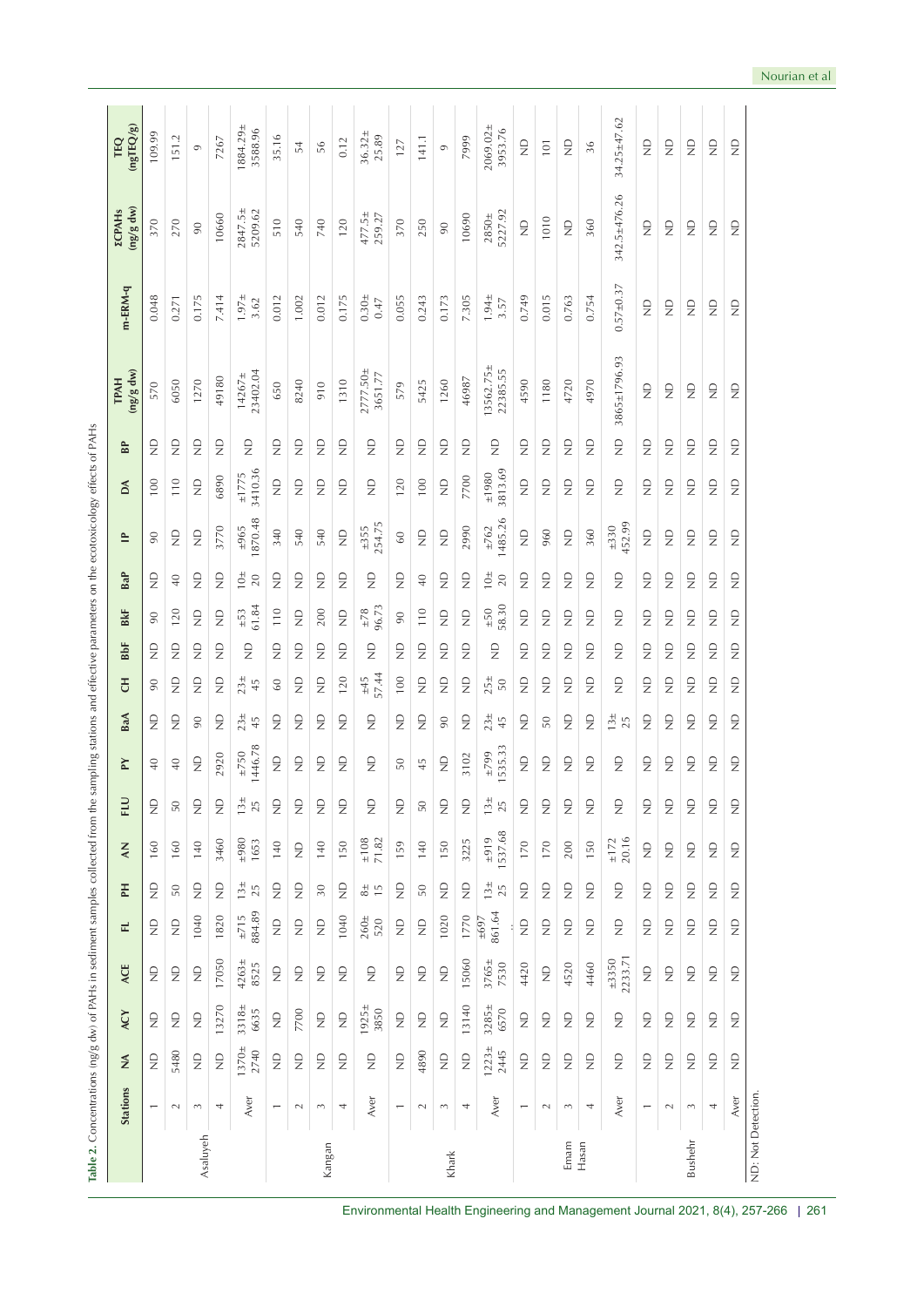<span id="page-5-0"></span>

Figure 3. Plan of isomeric ratios of a) PH/AN, b) AN/PHAN, and c) IP/(IP+BP).

negative effects). In relation to the individual compounds, ERL values exceeded for AN and DA in 81.25% and 25% of all samples, respectively; but the ERM values exceeded for NA, AN, PY, and DA in 12.5%, for ACY in 18.75%, and for ACE and FL in 31.25% of all samples.

The findings presented in [Figure 4](#page-6-0) show that the amounts of 12 PAHs at 77.5% of the sites were lower than their corresponding REL values, and PAHs concentrations at 6% of all stations (including Asaluyeh and Khark stations) also exceeded FEL levels.

# **Discussion** *Analysis of PAHs*

According to Table 1 and based on the one-way ANOVA, the difference in the ΣPAHs between sediment samples in Bushehr province was not significant (*P*>0.05). The higher PAHs concentrations in sediments of Asaluyeh and Khark areas compared to other areas can be because of the discharge of sewage from gas and oil refineries, municipal sewage, oil leakages into the aquatic environments. The lower amounts of PAHs in Bushehr province stations may be related to stations far from harbors and municipal

**Table 3.** Pearson's correlation coefficient for PAH concentrations in sediments in Bushehr province

|             |              |              |            |                |                |           |            | <b>PAHs</b>    |                |              |             |              |              |                |                |           |
|-------------|--------------|--------------|------------|----------------|----------------|-----------|------------|----------------|----------------|--------------|-------------|--------------|--------------|----------------|----------------|-----------|
| <b>PAHs</b> | NA           | <b>ACY</b>   | <b>ACE</b> | <b>FL</b>      | PH             | <b>AN</b> | <b>FLU</b> | PY             | BaA            | <b>CH</b>    | <b>BbF</b>  | <b>BkF</b>   | <b>BaP</b>   | IP             | <b>DA</b>      | <b>BP</b> |
| <b>NA</b>   | $\mathbf{1}$ |              |            |                |                |           |            |                |                |              |             |              |              |                |                |           |
| <b>ACY</b>  | $-0.136$     | $\mathbf{1}$ |            |                |                |           |            |                |                |              |             |              |              |                |                |           |
| ACE         | $-0.156$     | $0.851**$    | 1          |                |                |           |            |                |                |              |             |              |              |                |                |           |
| FL.         | 0.08         | $0.707**$    | $0.717**$  | $\mathbf{1}$   |                |           |            |                |                |              |             |              |              |                |                |           |
| PH          | 0.417        | $-0.167$     | $-0.191$   | $-0.225$       | $\overline{1}$ |           |            |                |                |              |             |              |              |                |                |           |
| AN          | $-0.096$     | $0.903**$    | $0.952**$  | $0.807**$      | $-0.121$       | 1         |            |                |                |              |             |              |              |                |                |           |
| FLU         | $0.475*$     | $-0.136$     | $-0.156$   | $-0.183$       | $0.912**$      | $-0.098$  | 1          |                |                |              |             |              |              |                |                |           |
| PY          | $-0.107$     | $0.915**$    | $0.939**$  | $0.796**$      | $-0.126$       | $0.995**$ | $-0.090$   | $\overline{1}$ |                |              |             |              |              |                |                |           |
| BaA         | 0.363        | $-0.166$     | $-0.190$   | 0.314          | $-0.166$       | $-0.119$  | $-0.135$   | $-0.140$       | $\overline{1}$ |              |             |              |              |                |                |           |
| CH.         | $-0.161$     | $-0.197$     | $-0.226$   | 0.002          | $-0.198$       | $-0.141$  | $-0.161$   | $-0.154$       | $-0.196$       | $\mathbf{1}$ |             |              |              |                |                |           |
| BbF         | $0^{\rm a}$  | $0^a$        | $0^a$      | O <sup>a</sup> | $0^a$          | $0^a$     | $0^a$      | $0^a$          | $0^a$          | $0^a$        | $0^a$       |              |              |                |                |           |
| BkF         | 0.155        | $-0.250$     | $-0.287$   | $-0.337$       | $0.687**$      | $-0.181$  | $0.449*$   | $-0.194$       | $-0.249$       | 0.231        | $0^a$       | $\mathbf{1}$ |              |                |                |           |
| BaP         | $0.475*$     | $-0.136$     | $-0.156$   | $-0.183$       | $0.912**$      | $-0.098$  | 1.00       | $-.099$        | $-0.135$       | $-0.161$     | $0^{\rm a}$ | $0.449*$     | $\mathbf{1}$ |                |                |           |
| IP          | $-0160$      | $0.915**$    | $0.908**$  | $0.728**$      | $-0.145$       | $0.963**$ | $-0.160$   | $0.954**$      | $-0.10$        | $-0.187$     | $0^a$       | $-0.160$     | $-0.160$     | $\overline{1}$ |                |           |
| DA          | $-0.105$     | $0.913**$    | $0.937**$  | $0.795**$      | $-0.125$       | $0.993**$ | $-0.099$   | $1.000**$      | $-0.139$       | $-0.154$     | $0^a$       | $-0.194$     | $-0.099$     | $0.949**$      | $\overline{1}$ |           |
| <b>BP</b>   | $0^a$        | $0^a$        | $0^a$      | $0^a$          | $0^a$          | $0^a$     | $0^a$      | $0^a$          | $0^a$          | $0^a$        | $0^a$       | $0^a$        | $0^a$        | $0^a$          | $0^a$          | $0^a$     |

\* Relationship is significant at the 0.05 level.

\*\*Relationship is significant at the 0.01 level (2-tailed). <sup>a</sup> Cannot be calculated because at least one of the variables is constant.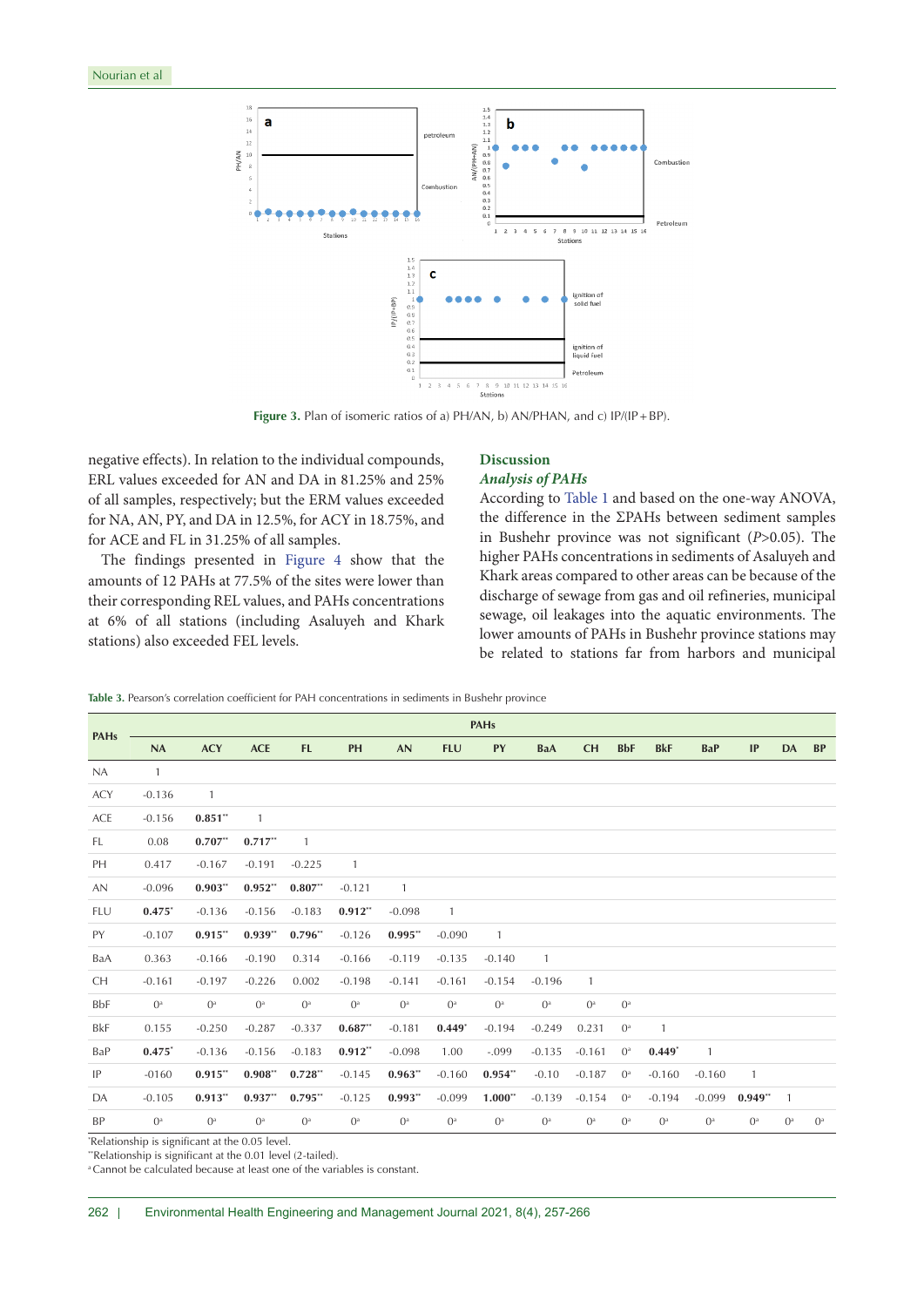<span id="page-6-0"></span>

**Figure 4.** PAHs risk evaluation based on the sediment quality criteria in Canada.

regions and the lack of direct evacuations.

PAHs is classified into four groups including low (0–100 ng/g), medium (100–1000 ng/g), high (1000–5000 ng/g), and very high (>5000 ng/g) pollution (40). Accordingly, sediments from Bushehr province shores can be classified as low to very highly contaminated by PAHs.

The PAHs contamination levels at sediment samples of Bushehr province shores are consistent with the results reported by Chen and Chen (24) and Casado-Martínez et al (41) but are less than those reported in the Norwegian harbor in Norway (42) and Boston port in the USA (43). However, higher levels of PAHs contamination in sediment samples were reported compared to those reported by Wang et al (44) and Yan et al (45)[\(Table 4\)](#page-6-1). The differences in values of PAHs at different areas sediments around the world may be due to the differences in PAHs compounds, geological features of sampling stations and source of contamination. In addition, tides can also be effective in the distribution of PAHs.

#### *Source identification*

According to [Table 2,](#page-4-0) individual PAHs that have significant positive correlations, may be originated from common anthropogenic sources, but can be originated from another source except for local anthropological sources for individual PAHs with no significant positive association.

The main PAHs sources at coastal sediments include combustion processes (pyrogenic sources) and petroleum products (petrogenic sources) (46). In the studied area, the origin of PAHs at stations  $A_1$ ,  $K_1$ ,  $K_3$ ,  $Kh_1$ , and  $B_2$  is pyrogenic and the origin of PAHs at the rest of the stations is petrogenic as  $\Sigma$ LPAHs/ $\Sigma$ HPAHs ratios at stations  $A_1$ ,  $K_1, K_3, Kh_1$ , and  $B_2$  were less than 1 while the ratios were reported to be higher than 1 at other stations ([Figure 2\)](#page-3-0).

As shown in [Figure 3](#page-5-0), the values of PH/AN in all sites were lower than 10, indicating that pyrogenic sources played a major role in sediment pollution. In this study, the results of the ratios of  $AN/(PH+AN)$  were similar to the results of PH/AN ratios. Accordingly, the IP/(IP+BP) in all sites were more than 0.5, indicating that pyrogenic sources are dominant [\(Figure 3](#page-5-0)).

In conclusion, the three ratios of  $AN/(AN+PH)$ , FLU/  $(FLU+PY)$ , and  $CH/(BaA+CH)$  present similar findings. Pyrogenic PAHs were predominant in the studied area samples, which can be caused by diesel engine output. Furthermore, traffic and coal burning can increase the PAHs values through rainfalls and runoff. Based on the ƩLPAHs/ƩHPAHs ratio, in some areas, petrogenic sources may help PAHs pollutions, which could originate from oil/diesel/gas leakages and oily effluent discharge.

# *Ecological risk assessment*

The m-ERM-q amounts of PAHs in Table 1 show that Bushehr stations are categorized as a low group  $(\leq 11\%)$ probability of toxicity), Kangan stations as a medium-low group (25%-30% probability of toxicity), Emam Hasan station as a medium-high group (46%-53% probability of toxicity), and Asaluyeh and Khark stations as high priority groups (≥75% probability of toxicity).

According to the values of ERL and ERM (SQGs) for PAHs presented in [Table 5](#page-7-0), it was revealed that some sites perhaps have single PAHs that sporadically and frequently cause negative ecotoxicological risk effects.

The SQCs are based on SQGs according to technical, natural, social, economic conditions and etc. In the present study, PAHs pollution levels were evaluated based on the standard SQC values in Canada [\(Table 5\)](#page-7-0) (36). These values can be employed in the management of environmental such as recovery, dragging, and contamination control.

The findings show that the amounts of 12 PAHs at 77.5% of the sites were lower than their corresponding

<span id="page-6-1"></span>**Table 4.** The percentage of ERL and ERM (SQGs) for PAHs in the sediment samples

| <b>PAHs</b>  | (ng/g dw) SQGs: |                     | <b>SQGs</b>         |                          |
|--------------|-----------------|---------------------|---------------------|--------------------------|
|              | <b>ERL-ERM</b>  | $\leq$ ERL $(% )$   | ERL-ERM $(\% )$     | $>$ ERM $(\% )$          |
| NA           | 160-2100        | 90                  | L,                  | 10                       |
| <b>ACY</b>   | 44-640          | 85                  |                     | 15                       |
| <b>ACE</b>   | 16-500          | 75                  |                     | 25                       |
| FL           | 19-540          | 75                  |                     | 25                       |
| PH           | 240-1500        | 100                 | $\qquad \qquad -$   | $\overline{\phantom{m}}$ |
| <b>AN</b>    | 85.3-1100       | 25                  | 65                  | 10                       |
| <b>FLU</b>   | 600-5100        | 100                 |                     | L,                       |
| PY           | 660-2600        | 90                  |                     | 10                       |
| BaA          | 261-1600        | 100                 |                     | L,                       |
| <b>CH</b>    | 384-2800        | 100                 |                     |                          |
| <b>BbF</b>   |                 |                     |                     |                          |
| <b>BbK</b>   |                 | ÷,                  | L,                  | $\overline{a}$           |
| BaP          | 430-1600        | 100                 | L,                  |                          |
| IP           |                 | $\equiv$            | ٠                   | ÷,                       |
| DA           | 63.4-260        | 70                  | 20                  | 10                       |
| BP           | ٠               | $\bar{\phantom{a}}$ | $\bar{\phantom{a}}$ | $\bar{\phantom{a}}$      |
| $PAHS\Sigma$ | 4022-44792      | 60                  | 30                  | 10                       |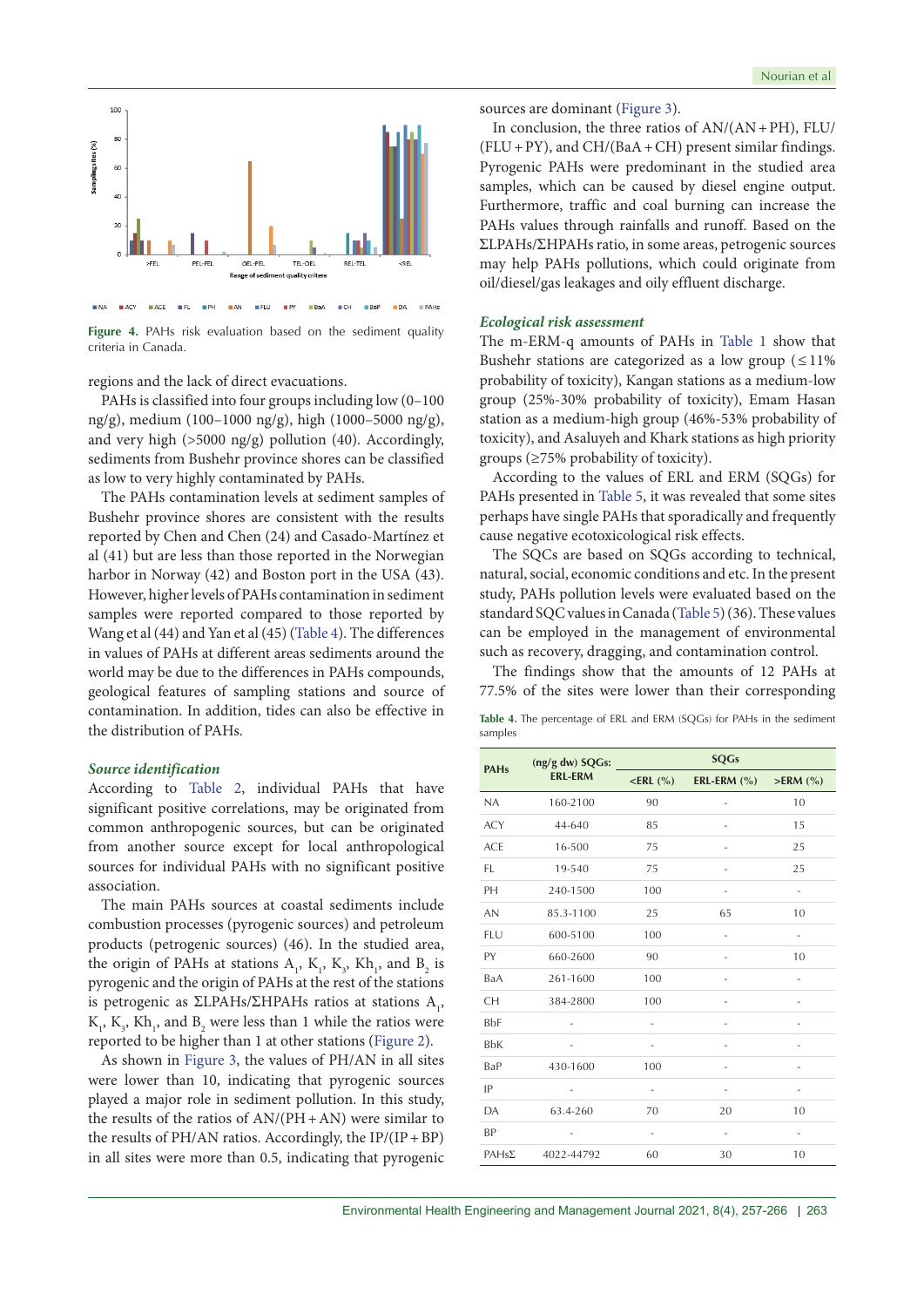<span id="page-7-0"></span>

|        | Table 5. Evaluation criteria of coastal sediment quality for PAHs in Canada |  |  |  |  |  |
|--------|-----------------------------------------------------------------------------|--|--|--|--|--|
| (ng/g) |                                                                             |  |  |  |  |  |

| <b>PAH</b> | <b>REL</b>               | <b>TEL</b>          | <b>OEL</b>               | <b>PEL</b>               | <b>FEL</b> |
|------------|--------------------------|---------------------|--------------------------|--------------------------|------------|
| NA         | 17                       | 35                  | 120                      | 390                      | 1200       |
| <b>ACY</b> | 3.3                      | 5.9                 | 31                       | 130                      | 340        |
| <b>ACE</b> | 3.7                      | 6.7                 | 21                       | 89                       | 940        |
| FL         | 10                       | 21                  | 61                       | 140                      | 1200       |
| PH         | 23                       | 87                  | 250                      | 540                      | 2100       |
| <b>AN</b>  | 16                       | 47                  | 110                      | 240                      | 1100       |
| FLU        | 27                       | 110                 | 500                      | 1500                     | 4200       |
| PY         | 41                       | 150                 | 420                      | 1400                     | 3800       |
| BaA        | 27                       | 75                  | 280                      | 690                      | 1900       |
| СH         | 37                       | 110                 | 300                      | 850                      | 2200       |
| BbF        | ۰                        | ٠                   | $\bar{\phantom{a}}$      | $\bar{\phantom{a}}$      | -          |
| <b>BbK</b> | $\overline{\phantom{m}}$ | ٠                   | $\overline{\phantom{0}}$ | $\overline{\phantom{0}}$ | -          |
| BaP        | 34                       | 89                  | 230                      | 760                      | 1700       |
| IP         | $\overline{\phantom{a}}$ | $\bar{\phantom{a}}$ | $\bar{\phantom{a}}$      | $\overline{\phantom{m}}$ |            |
| DA         | 3.3                      | 6.2                 | 43                       | 140                      | 200        |
| BP         | -                        | ٠                   | ٠                        | -                        | ٠          |

REL values, indicating that harmful PAHs effects in these areas are rare [\(Figure 4](#page-6-0)). PAHs concentrations at 6% of all stations (including Asaluyeh and Khark stations) also exceeded FEL levels, indicating that negative effects of PAH compounds in these areas occur frequently ([Figure 4\)](#page-6-0). So now, further evaluation on the environmental risks of PAHs compounds in these areas is required because there is low surface sediment that needs to be corrected.

# **Conclusion**

In this study, considerable information on the distribution, probable origin, and ecotoxicology efficacy of PAHs in the surface sediments from Bushehr Province shores are presented. The levels of PAHs in sediments from sampling sites are low to very high. In stations of A1, K1, K3, Kh1, and B2, 4-6-ring PAHs were abundant in sediments, whereas,  $\Sigma$ LPAHs/ $\Sigma$ HPAHs ratios at other stations were higher than 1. Based on the three PAHs isomeric ratios, the pollutants of sediments were originated from combustion processes (pyrogenic sources). In relation to the ecotoxicological assessment, **∑PAHs** concentration and several single PAHs in some sites exceeded ERM, indicating frequent negative effects of ecotoxicological risk. The findings of biological effect evaluation showed that coastal sediments of Bushehr province shores have 11% (Bushehr stations) to 75% (Asaluyeh and Khark stations) probability of toxicity. The SQC also indicated that the possibility of negative effects of 12 PAHs composition is low. Nevertheless, toxic effects related to NA, ACY, ACE, FL, AN, and DA would occur frequently in Asaluyeh and Khark stations. Therefore, station sediments must be routinely sampled for PAHs because PAHs may have a negative effect on the

marine ecosystems, organisms, and humans.

# **Acknowledgements**

Authors would like to express their gratitude to Bushehr Islamic Azad University for supporting this research.

# **Ethical issues**

Not applicable.

# **Competing interests**

The authors declare that they have no conflict of interests.

# **Author's contributions**

GN performed experiments and drafted the manuscript. NJ, TT, EK, and ARP reviewed the manuscript. All authors contributed to the critical reading and discussion of the manuscript. All authors have read and approved the published version of the manuscript.

## **References**

- 1. Ncube S, Madikizela L, Cukrowska E, Chimuka L. Recent advances in the adsorbents for isolation of polycyclic aromatic hydrocarbons (PAHs) from environmental sample solutions. Trends Analyt Chem 2018; 99: 101-16. doi: 10.1016/j.trac.2017.12.007.
- 2. Meng Y, Liu X, Lu S, Zhang T, Jin B, Wang Q, et al. A review on occurrence and risk of polycyclic aromatic hydrocarbons (PAHs) in lakes of China. Sci Total Environ 2019; 651(Pt 2): 2497-506. doi: 10.1016/j.scitotenv.2018.10.162.
- 3. Raeisi A, Arfaeinia H, Seifi M, Shirzad-Siboni M, Keshtkar M, Dobaradaran S. Polycyclic aromatic hydrocarbons (PAHs) in coastal sediments from urban and industrial areas of Asaluyeh Harbor, Iran: distribution, potential source and ecological risk assessment. Water Sci Technol 2016; 74(4): 957-73. doi: 10.2166/wst.2016.265.
- 4. Amouei A, Fallah H, Asgharnia H, Mousapour A, Parsian H, Hajiahmadi M, et al. Comparison of heavy metals contamination and ecological risk between soils enriched with compost and chemical fertilizers in the North of Iran and ecological risk assessment. Environ Eng Manag J 2020; 7(1): 7-14. doi: 10.34172/EHEM.2020.02.
- 5. Baghaie AH, Aghili F. Investigation of heavy metals concentration in soil around a PbZn mine and ecological risk assessment. Environ Eng Manag J 2019; 6(3): 151-6. doi: 10.15171/EHEM.2019.17.
- 6. Yadegarnia Naeini F, Azimzadeh H, Mosleh Arani A, Sotoudeh A, Kiani B. Ecological risk assessment of heavy metals from cement factory dust. Environ Eng Manag J 2019; 6(2): 129-37. doi: 10.15171/EHEM.2019.15.
- Baghaie AH, Daliri A. The effect of organic chelates and gibberellic acid on petroleum hydrocarbons degradation in the soil co-contaminated with Ni and crude oil under canola cultivation. Environ Eng Manag J 2020; 7(1): 15-22. doi: 10.34172/EHEM.2020.03.
- 8. Keshavarzifard M, Moore F, Keshavarzi B, Sharifi R. Distribution, source apportionment and health risk assessment of polycyclic aromatic hydrocarbons (PAHs) in intertidal sediment of Asaluyeh, Persian Gulf. Environ Geochem Health 2018; 40(2): 721-35. doi: 10.1007/s10653- 017-0019-2.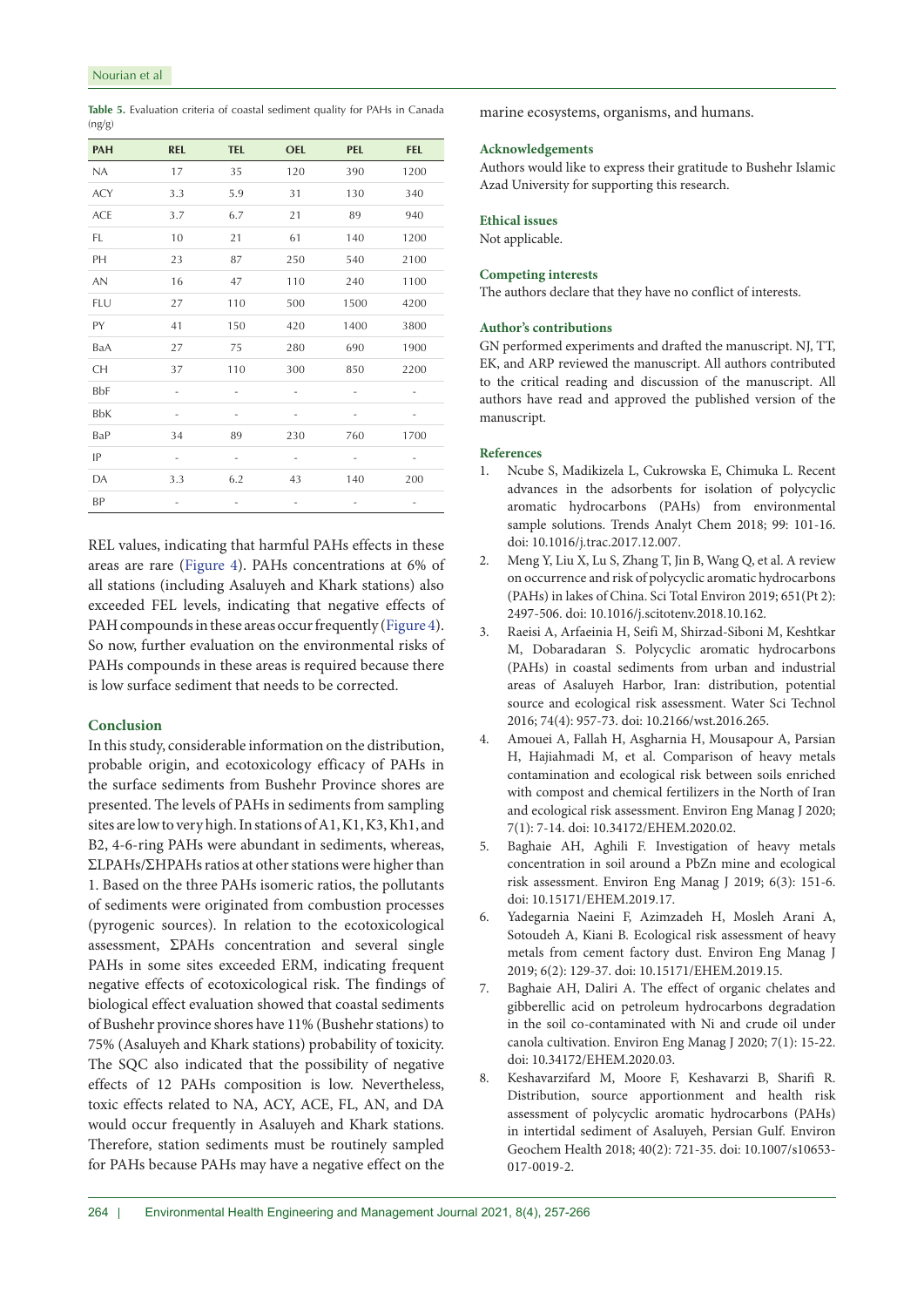- 9. Janadeleh H, Kameli MA, Boazar C. Seasonal variations of metal pollution and distribution, sources, and ecological risk of polycyclic aromatic hydrocarbons (PAHs) in sediment of the Al Hawizah wetland, Iran. Hum Ecol Risk Assess 2018; 24(4): 886-903. doi: 10.1080/10807039.2016.1277416.
- 10. Abdel-Shafy HI, Mansour MS. A review on polycyclic aromatic hydrocarbons: source, environmental impact, effect on human health and remediation. Egypt J Petrol 2016; 25(1): 107-23. doi: 10.1016/j.ejpe.2015.03.011.
- 11. Rivera-Pérez A, Romero-González R, Garrido Frenich A. Persistent organic pollutants (PCBs and PCDD/ Fs), PAHs, and plasticizers in spices, herbs, and tea–A review of chromatographic methods from the last decade (2010-2020). Crit Rev Food Sci Nutr 2021; 1-21. doi: 10.1080/10408398.2021.1883546.
- 12. Singh L, Varshney JG, Agarwal T. Polycyclic aromatic hydrocarbons' formation and occurrence in processed food. Food Chemistry 2016; 199: 768-81. doi: 10.1016/j. foodchem.2015.12.074.
- 13. Anyahara JN. Effects of Polycyclic Aromatic Hydrocarbons (PAHs) on the environment: a systematic review. International Journal of Advanced Academic Research 2021; 7(3): 12-26. doi: 10.46654/ij.24889849.e7303.
- 14. Lee DW, Lee H, Lee AH, Kwon BO, Khim JS, Yim UH, et al. Microbial community composition and PAHs removal potential of indigenous bacteria in oil contaminated sediment of Taean coast, Korea. Environ Pollut 2018; 234: 503-12. doi: 10.1016/j.envpol.2017.11.097.
- 15. dos Santos IF, Ferreira SL, Domínguez C, Bayona JM. Analytical strategies for determining the sources and ecotoxicological risk of PAHs in river sediment. Microchemical Journal 2018; 137: 90-7. doi: 10.1016/j. microc.2017.09.025.
- 16. Montuori P, Aurino S, Garzonio F, Sarnacchiaro P, Nardone A, Triassi M. Distribution, sources and ecological risk assessment of polycyclic aromatic hydrocarbons in water and sediments from Tiber River and estuary, Italy. Sci Total Environ 2016; 566-7: 1254-67. doi: 10.1016/j. scitotenv.2016.05.183.
- 17. Qiao X, Zheng B, Li X, Zhao X, Dionysiou DD, Liu Y. Influencing factors and health risk assessment of polycyclic aromatic hydrocarbons in groundwater in China. J Hazard Mater 2021; 402: 123419. doi: 10.1016/j. jhazmat.2020.123419.
- 18. Wang Z, Liu Z, Xu K, Mayer LM, Zhang Z, Kolker AS, et al. Concentrations and sources of polycyclic aromatic hydrocarbons in surface coastal sediments of the northern Gulf of Mexico. Geochem Trans 2014; 15(1): 2. doi: 10.1186/1467-4866-15-2.
- 19. Tuvikene A. Responses of fish to polycyclic aromatic hydrocarbons (PAHs). Annales Zoologici Fennici 1995; 32(3): 295-309.
- 20. Rocha MJ, Rocha E. Concentrations, sources and risks of PAHs in dissolved and suspended material particulate fractions from the Northwest Atlantic Coast of the Iberian Peninsula. Mar Pollut Bull 2021; 165: 112143. doi: 10.1016/j. marpolbul.2021.112143.
- 21. Zeng Q, Jeppesen E, Gu X, Mao Z, Chen H. Distribution, fate and risk assessment of PAHs in water and sediments from an aquaculture-and shipping-impacted subtropical

lake, China. Chemosphere 2018; 201: 612-20. doi: 10.1016/j. chemosphere.2018.03.031.

- 22. Giacalone A, Gianguzza A, Mannino MR, Orecchio S, Piazzese D. Polycyclic aromatic hydrocarbons in sediments of marine coastal lagoons in Messina, Italy: extraction and GC/MS analysis, distribution and sources. Polycyclic Aromatic Compounds 2004; 24(2): 135-49. doi: 10.1080/10406630490433223.
- 23. Tu YT, Ou JH, Tsang DC, Dong CD, Chen CW, Kao CM. Source identification and ecological impact evaluation of PAHs in urban river sediments: A case study in Taiwan. Chemosphere 2018; 194: 666-74. doi: 10.1016/j. chemosphere.2017.12.008.
- 24. Chen CW, Chen CF. Distribution, origin, and potential toxicological significance of polycyclic aromatic hydrocarbons (PAHs) in sediments of Kaohsiung Harbor, Taiwan. Mar Pollut Bull 2011; 63(5-12): 417-23. doi: 10.1016/j.marpolbul.2011.04.047.
- 25. Ge M, Wang X, Yang G, Wang Z, Li Z, Zhang X, et al. Persistent organic pollutants (POPs) in deep-sea sediments of the tropical western Pacific Ocean. Chemosphere 2021; 277: 130267. doi: 10.1016/j.chemosphere.2021.130267.
- 26. Han B, Li Q, Liu A, Gong J, Zheng L. Polycyclic aromatic hydrocarbon (PAH) distribution in surface sediments from Yazhou Bay of Sanya, South China, and their source and risk assessment. Mar Pollut Bull 2021; 162: 111800. doi: 10.1016/j.marpolbul.2020.111800.
- 27. Mahmoodi M, Safahieh A, Nikpour Y, Ghanemi K. Distribution and sources of polycyclic aromatic hydrocarbons in the sediment of Bushehr coastal zone-Iran. Iranica Journal of Energy & Environment 2012; 3(2): 173-9. doi: 10.5829/idosi.ijee.2012.03.02.0311.
- 28. Dashtbozorg M, Bakhtiari AR, Shushizadeh MR, Taghavi L. Quantitative evaluation of n-alkanes, PAHs, and petroleum biomarker accumulation in beach-stranded tar balls and coastal surface sediments in the Bushehr Province, Persian Gulf (Iran). Mar Pollut Bull 2019; 146: 801-15. doi: 10.1016/j.marpolbul.2019.07.023.
- 29. Moopam A. Manual of oceanographic observation and pollution analysis. regional or-ganization for the protection of Marine Environment (ROPME Publishing);1999.
- 30. Soclo H, Garrigues P, Ewald M. Origin of polycyclic aromatic hydrocarbons (PAHs) in coastal marine sediments: case studies in Cotonou (Benin) and Aquitaine (France) areas. Mar Pollut Bull 2000; 40(5): 387-96. doi: 10.1016/S0025- 326X(99)00200-3.
- 31. Keshavarzifard M, Moore F, Keshavarzi B, Sharifi R. Polycyclic aromatic hydrocarbons (PAHs) in sediment and sea urchin (Echinometra mathaei) from the intertidal ecosystem of the northern Persian Gulf: Distribution, sources, and bioavailability. Mar Pollut Bull 2017; 123(1-2): 373-80. doi: 10.1016/j.marpolbul.2017.09.008.
- 32. Duodu GO, Ogogo KN, Mummullage S, Harden F, Goonetilleke A, Ayoko GA. Source apportionment and risk assessment of PAHs in Brisbane River sediment, Australia. Ecological Indicators 2017; 73: 784-99. doi: 10.1016/j. ecolind.2016.10.038.
- 33. Rastegari Mehr M, Keshavarzi B, Moore F, Sacchi E, Lahijanzadeh AR, Eydivand S, et al. Contamination level and human health hazard assessment of heavy